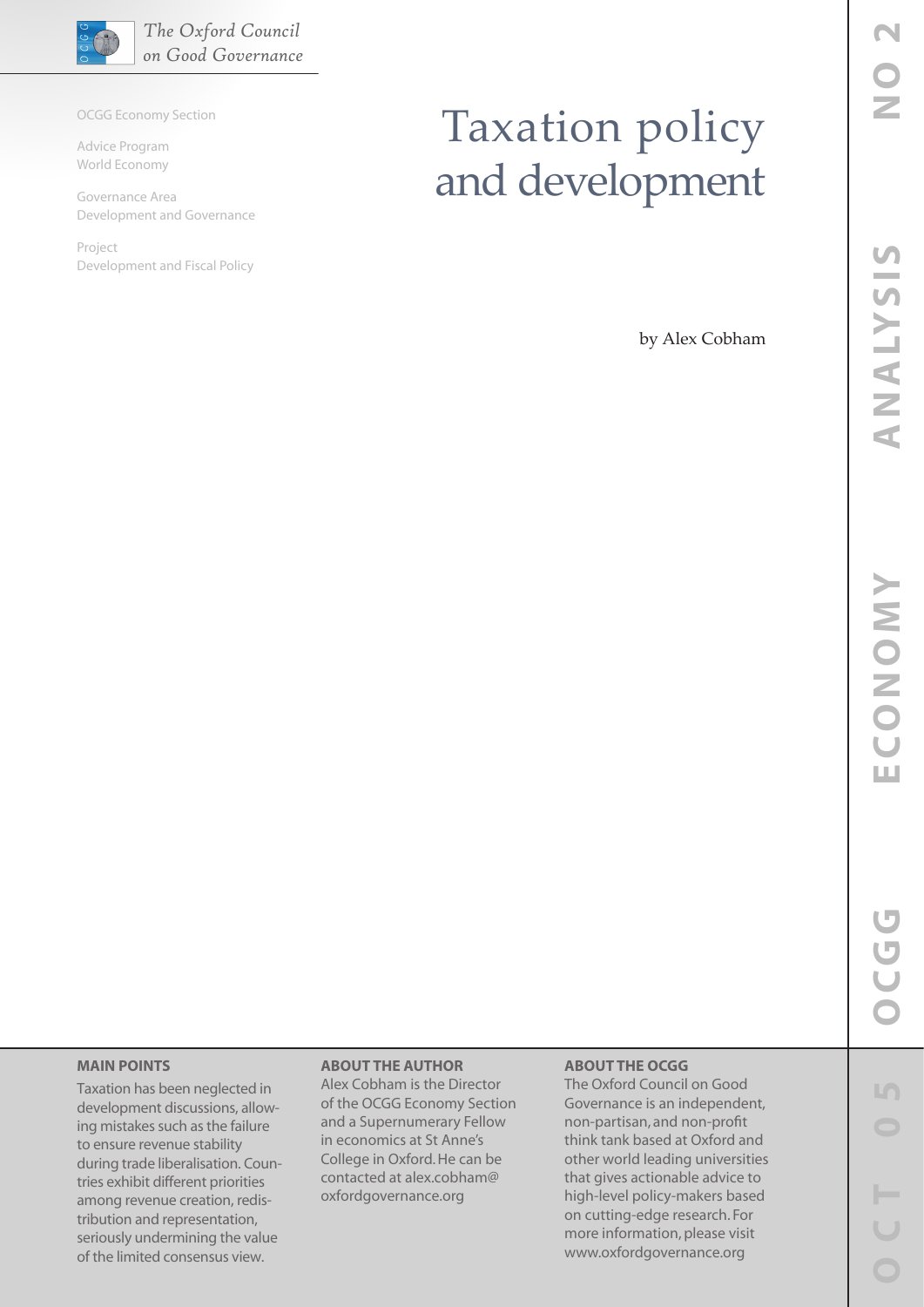

#### **Executive Summary**

This OCGG Economy Analysis paper sets out the broad facts of taxation in different regions and countries of the world, and assesses how they have developed over time. Over the last thirty years, rich countries have generally maintained or extended their overall tax take (as a share of gross domestic product), through increasing both direct (e.g. income tax) and indirect (e.g. VAT) tax revenues. Trade taxes and the associated revenues have all but vanished.

Every poorer region has sought to increase revenues, starting from their much lower base. There has been little positive contribution from direct tax, and the pressure for trade liberalisation has meant this important source of indirect tax has generally fallen. This has led to a general trend of increasing reliance on tax on the sales of goods and services.

Systems of taxation can contribute to societies in three main areas: those of revenue, redistribution and (political) representation. Different countries exhibit differing relative urgency of needs in terms of these factors, and so it is of paramount importance to distinguish the primary goal when considering tax policy:

- Low-income countries, notably in sub-Saharan Africa and south Asia, face overwhelming difficulties in regard to both the level and the stability of revenues. As such, their requirement is for viable and long-term new sources of funds. The implications of this are not only the well-known need to stabilise and lengthen the term of aid delivery, but also extend to richer countries' approach to future WTO talks. Specifically, if further trade liberalisation is to be pursued, the poorest countries must be offered guaranteed long-term alternative revenue support (over and above existing aid levels) in order to prevent further collapse of state structures and their ability to support human development.
- Human poverty in middle-income countries, above all those in Latin America and the Caribbean, is more clearly the result of levels of income inequality than absolutely low income per se. This implies priority for redistributive tax measures over an absolute need for revenues, although the latter remains pressing. As such, the goal of medium- and long-term thinking on tax policy must be to address the question of distribution. This mitigates against increasing reliance on indirect taxation, at least on sales; but systems of direct (income, profit and capital gains) tax have not yielded the hoped-for gains, despite extensive efforts to remodel them after (the moving target of) rich country systems. Most redistribution in rich countries is seen to arise typically from cash transfers, a feature almost completely absent in middle-income countries. Reconsideration of this channel offers a path to addressing the great inequalities (though putting the emphasis back on levels of revenue).
- Finally, countries rich in sources of non-tax revenue primarily oil and diamonds – face a less binding revenue constraint, but at the expense of avoiding a typically important channel of pressure for political representation – which has implications not only for inclusion but also for inequality. The observed pattern of diminishing revenues from each major tax source in the Middle East and north Africa are unlikely not to be associated with existing problems of representation. One response is to seek to maintain levels of income tax, as a more direct channel to political involvement, even if trade and sales taxes are allowed to fall further.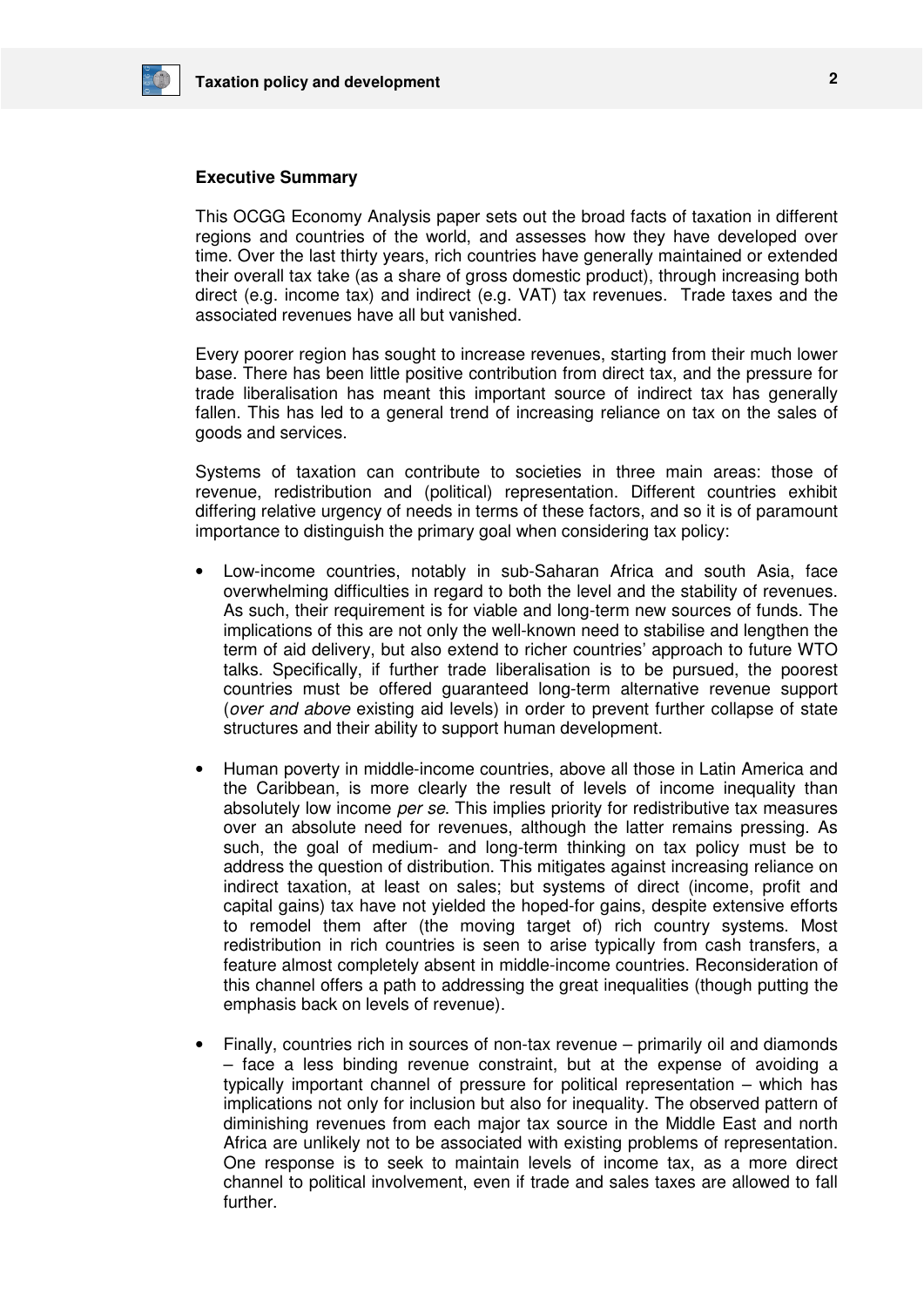

## **Introduction**

-

Tax is a central but neglected element of development policy. The structure and administration of taxation are frequently omitted from discussion and research agenda. Questions of a primarily redistributive nature may be deemed political, and so unsuitable for neutral economic analysis, and moreover as questions to be resolved by the democratic process in individual countries. On the other hand, many questions are posed in terms of system reform and these may instead be considered as purely 'technical' – matters of economic and bureaucratic efficiency to be settled by experts.

As a result, tax generates neither the sort of attention given by independent empirical academic research to e.g. questions of optimal exchange rate arrangements, nor the level of NGO advocacy focus devoted to e.g. multinational investment behaviour.<sup>1</sup> This twin neglect may explain how an element of such importance for human development has such a low profile – and possibly why its contribution may have been damaging.

This neglect, it is argued, has led to two main developments. First, the treatment of tax as a specialist area, with a resultant focus on 'efficiency' rather than theoretical analysis or practical research, has contributed to a lack of knowledge of potentially important peculiarities of individual countries. This in turn has contributed to treatment of poor countries' systems as simply underdeveloped versions of rich country equivalents. Technical assistance has then focused on helping the former to reach 'our level', rather than a more careful and constructive engagement.

Problems of this nature are increasingly widely recognised. The World Bank's study of its own performance in this area during the 1990s is damning:

'The major limitation of Bank operations in the area of tax and customs administration pertains to the inadequate institutional framework for knowledge accumulation... Unlike several other areas of operation, theoretical underpinnings for efficient and effective tax and customs administration are still rudimentary.' - Barbone, Das-Gupta, de Wulf and Hansson (1999), p.31

Such recognition has brought with it efforts to improve assessment, including a recent USAID project (see Gallagher, 2004) which attempts to construct a series of international benchmarks by which to compare tax systems internationally.

One issue stemming from the previous neglect, and which may not necessarily be addressed in this approach, is that – as in other areas, but perhaps with less resistance and attention – a pattern can be traced of poor countries playing an impossible (and underfunded) game of catch-up with a moving target of rich countries' tax structures.

This movement in structure is detailed below. Examining changing world patterns of taxation revenues and particular country experiences (section 1), and then considering the distributional implications (section 2) allows us to see both overall

<sup>&</sup>lt;sup>1</sup> The Tax Justice Network, which grew out of interactions at the World and European Social Fora, is an honourable exception, and does unite NGO actors with interests in this field. Mainstream NGOs however are often only focused on two areas: the possibility for international taxes to raise funds for development (see e.g. Attac's proposals for a Tobin tax on financial transactions), and the damage done by tax competition between countries (see Oxfam's important 2000 paper on tax havens).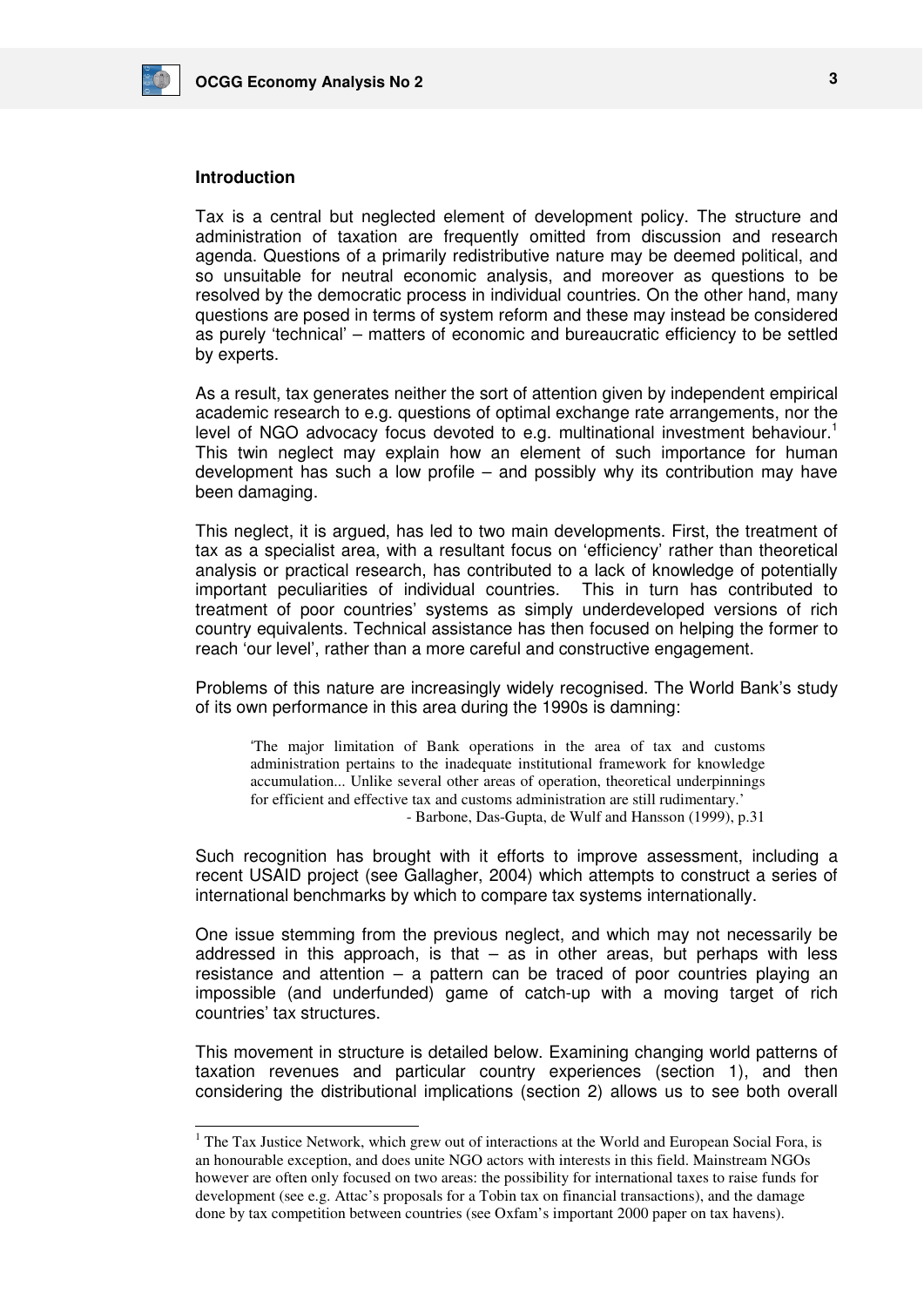

trends and specific impacts of these trends on countries at different levels of wealth and with different pre-existing structures.

The observed trends and their implications are considered with reference to new theoretical work, and with attention to the broad features of different regions' tax systems (section 3). Particular conclusions are drawn with regard to Latin America and the Caribbean and to south Asia and sub-Saharan Africa especially, concerning the costs and benefits of particular changes in systems, and the resulting impact on systems' ability to deliver.

To develop the analysis, it is first necessary to set out the goals of taxation. Different taxes have different implications in terms of each of these, so that general tax trends have important effects on the ability of tax systems to deliver the wider development goals that we have in mind.

## Goals of taxation

Four main purposes of taxation can be distinguished, each one of potentially great significance in the attempt to improve the welfare of citizens living in poverty.

**Revenue** is the most obvious and direct role of taxation. Three separate calls on the public purse can be identified, each of which must ultimately be met by tax revenues:

- i. The short-term need to address immediate problems of human development the imperative that stems from a basic needs conception of poverty, including the provision of food, clothing and emergency medical treatment;
- ii. The (immediate) need for investment to address less pressing but equally important human development issues – those stemming from a more complex (development as freedom) approach to poverty, including education and preventative medicine (e.g. against HIV/AIDS) – and to simultaneously improve economic potential; and
- iii. The creation and/or long-term maintenance of the institutions and governance structures needed as guarantors of (the long-term stability of) quality of life, and prospects for its further improvement – what Román-Zozaya (2005) refers to elsewhere in this project as the institutions of the 'capitalism-capable society'.

That this demands must one day be met from domestically-generated (non-aid) revenues is the only alternative to postulating permanent dependence. Torrance and Lochery (2005) examine the expenditure advice given to low and middle-income countries by the international financial institutions.

**Redistribution** is the second (though not necessarily secondary) role of a tax system. It is of course not valuable for its own sake but specifically, rather, to the extent that it can allow a given society to achieve human development gains by lifting its poorest members out of (broadly defined) poverty. Where a society has wealth sufficient to meet the first demand on revenues above, inequality may form the obstacle to widespread human development. Immediate gains from direct quality of life enhancement are complemented by longer-term benefits through the effective increase in the society's (economic) development potential.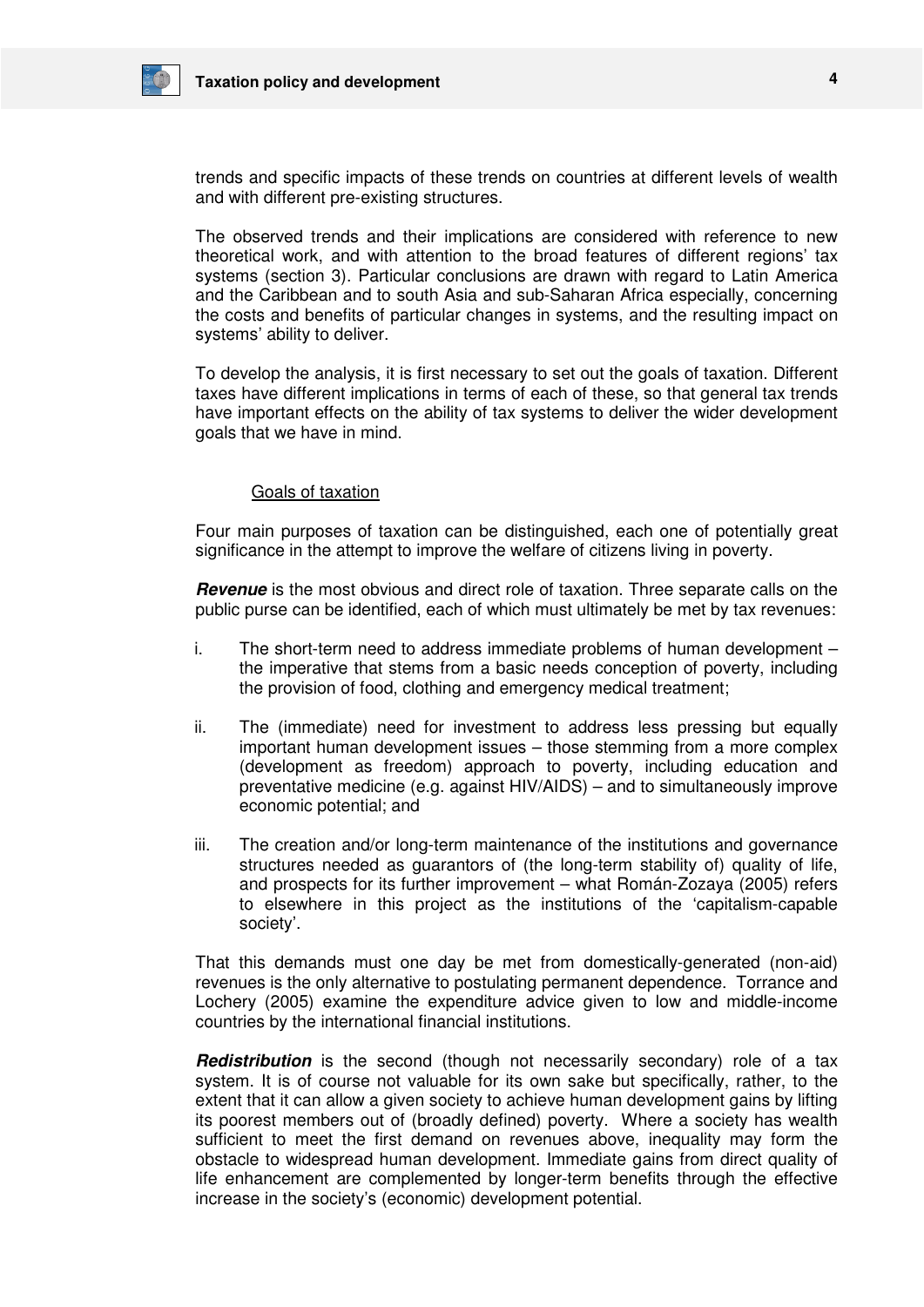

**Representation** is the final potential advantage generated by a well-functioning tax system. On the one hand, this relates directly to the claim 'no taxation without representation'. The sentiment stretches back to the US revolution against colonial British power, and further still to the Magna Carta in 1215, which could be described as a limited franchise for the wealthy individuals who footed the bill for the British monarchy's bellicosity.

The connection between representation and taxation goes further however. Citizens may feel they have a lower stake in governance and policy outcomes when they are excluded from (the sensation of) government as the community purchase of a public good. That is, low tax burdens in resource-rich countries can not only lead to less disciplined government, but also (i) the undermining of the likelihood of good policy outcomes – even when policies are good, and (ii) widespread exclusion. This latter has costs in relation to feelings of self-respect, so that it should concern development policymakers not only through a lens of 'poverty as social exclusion' but also in terms of broader conceptions – for example, the philosopher Honderich's seven 'great goods' include self-respect.

**Re-pricing economic alternatives** is the fourth purpose of taxation policy. Specifically, taxation can be governments' main tool by which to influence the behaviour of their individual and corporate citizens. Addressing externalities by e.g. increasing the costs of polluting behaviour, or the incentives to save, can deliver substantial benefits.

Of these four aims, this OCGG Economy Analysis will focus primarily on the first two. As well as having the most straightforward macroeconomic interpretation, these are the most clearly linked to human development. Something will be said on the importance of political representation, but little on the process of re-pricing economic alternatives. This last provides less generalisable results, and is also – generally – more concerned with marginal improvement than great structural change. Societies that have dealt successfully with the previous issues are in a position to assess maximising behaviour in this regard, and this will tend to be specific to particular country circumstances.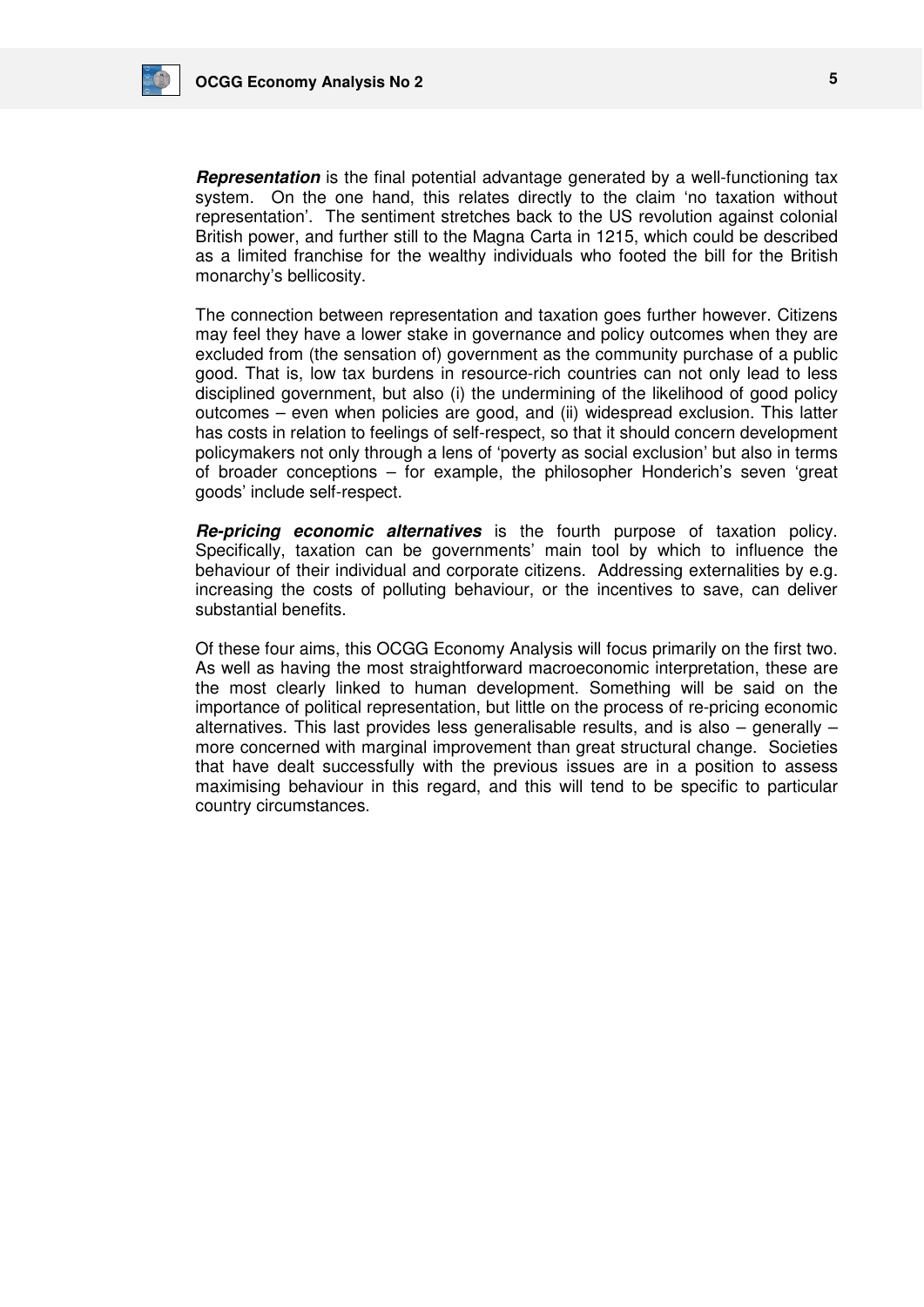## **II. World trends in taxation revenues**

Despite considerable variation in the availability and quality of government revenue statistics, aggregate data can still show the general trends over thirty years. Figure 1 uses the 'World' series of values provided in World Development Indicators, for the following variables: direct tax (tax on income, profits and capital gains, plus social security contributions); sales tax (tax on the sale of goods and services – both general and specific); trade tax (tax on imports and tax on exports); and other taxes.

There is a relatively similar level of reliance (values around 3-5% of GDP) on the first three forms of tax in the 1970s, while other tax revenues are small. By the 1990s however, trade taxes have dwindled to account for less than 2% of GDP, while direct and sales taxes have grown to 6% and 8% respectively. <sup>2</sup>



Figure 1: Components of 'World' taxation, 1973-98 (% of GDP)

To see the main patterns underlying these world data, figures 2 and 3 set out decade averages for various rich countries and poorer regions respectively.<sup>3</sup> Figure 2 shows that the richer country pattern is consistent with the 'World' pattern observed. Direct taxation increases consistently, except in the UK and New Zealand where it retreats marginally after reaching 20% of GDP. Sales taxes increase significantly, with the exception of the US – but note that this is due to the US levying its main sales taxes at state level, while the data refer only to central government budgets. Trade taxes fall to, or are maintained at, very low levels.

Figure 3 shows the patterns by region, excluding the countries in figure 2. The regions are as follows: Central and Eastern Europe and Western Asia (CEEWA), South Asia, East Asia, Middle East and North Africa (MENA), sub-Saharan Africa (SSA), Latin America and the Caribbean (LAC) and Oceania. The differences from figure 2 are striking. While the trends in direct and sales taxes are similar, with consistent increases (MENA aside), the share of GDP that each accounts for is only towards half that of the rich countries. Trade taxes meanwhile have generally diminished in importance, as in figure 2, but from a much higher base.

-

 $2$  All data in this paper is drawn from WDI and GFS unless otherwise specified.

<sup>&</sup>lt;sup>3</sup> Note that this project refers throughout to 'poorer' and 'richer' countries, rather than any other categorisation, to indicate differences in specifically *economic* development only.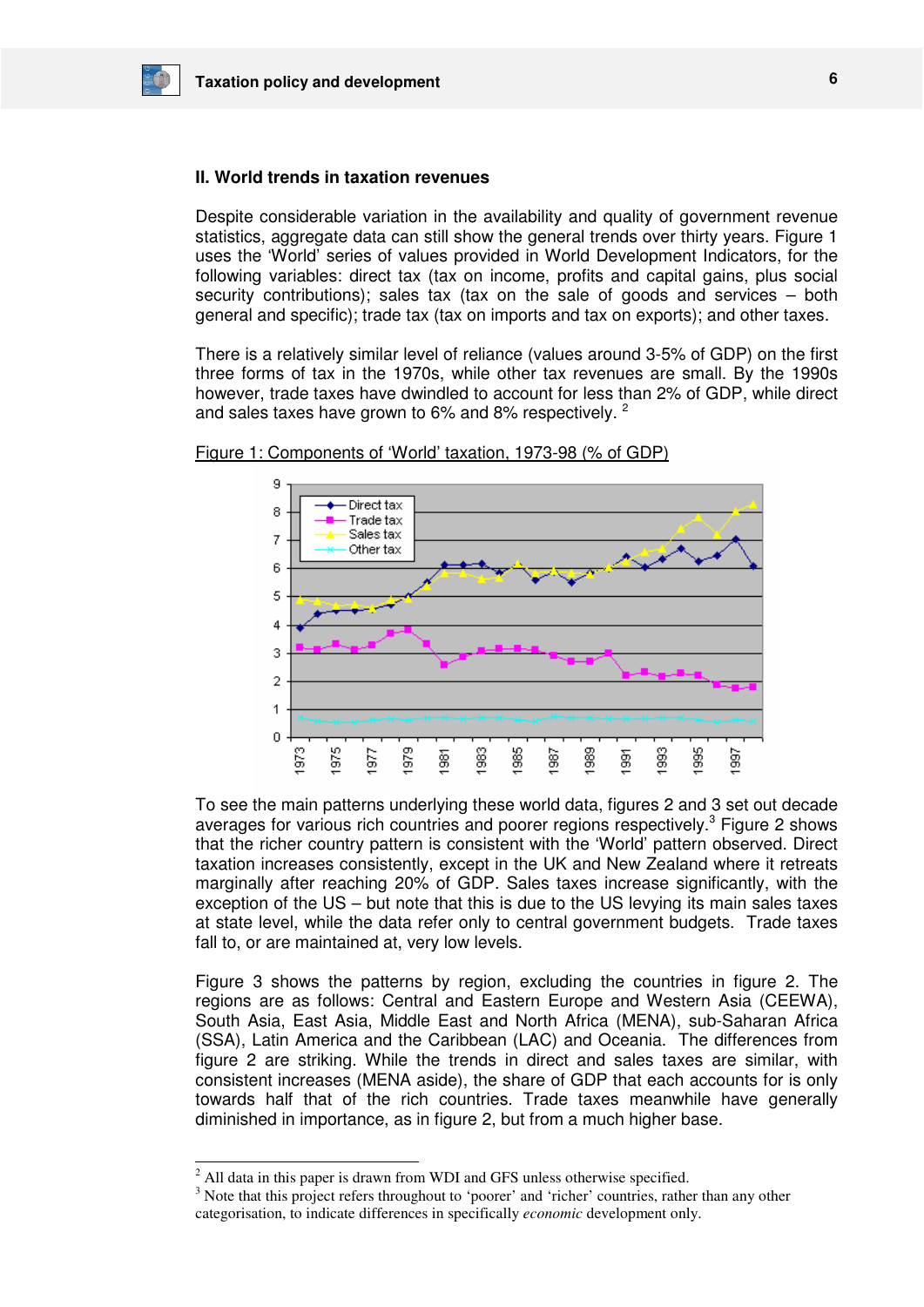

Figure 2: Components of taxation, decade averages (% of GDP) – richer countries (a) Direct tax<br>(b) Sales tax  $\overline{(a)}$  Direct tax





 $\sqrt{1970.79}$ ■1980-89

21990-99

**Japan** 

힟 Australia

Figure 3: Components of taxation, decade averages (% of GDP) – poorer regions (a) Direct tax (b) Sales tax



(c) Trade tax (d) Other tax







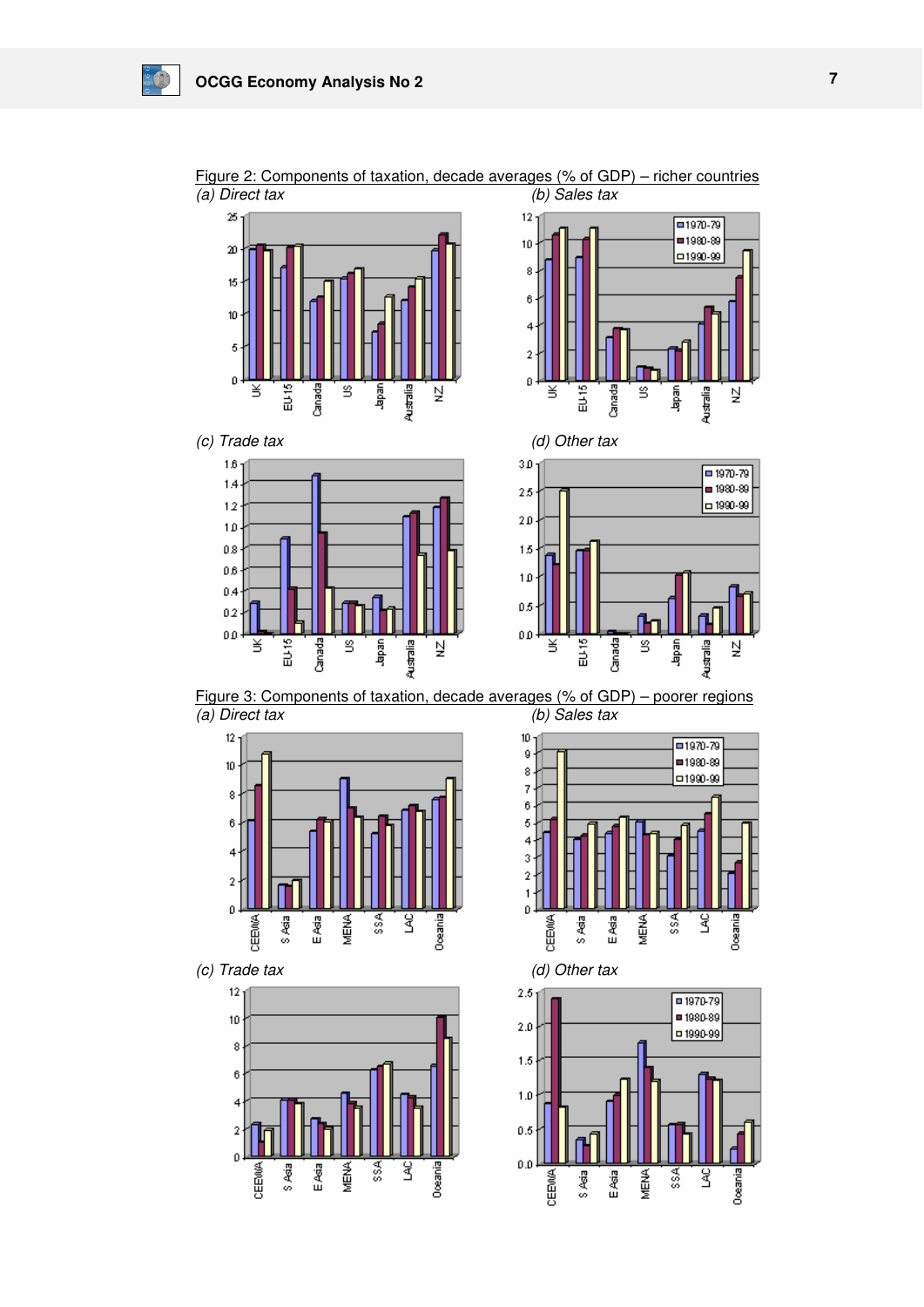

To demonstrate the differences more clearly, figure 4 shows the contributions of each component to total tax revenues, again as a share of GDP. Panels (a)-(d) of figure 4 show the development of tax in the UK, EU-15, US and Japan. All show increases in total tax revenues. The European countries (including the UK) are characterised by total central government revenues of around one-third of GDP. While the EU increased its direct tax take from the 1970s to 1980s, the remaining growth for the group and the UK are the result of sales tax revenue increases.

In contrast, due to a lower total propensity to tax and the decentralisation of sales taxes, the US exhibits a lower overall take and continuing growth in direct taxation only. Japan shows some sales tax growth, but overwhelmingly it is an increase in direct tax revenues that occurred concurrently with the country's massive economic development during the period.

Panels (e)-(k) of figure 4 show the development of tax in the poorer regions. Of these, three of the relatively rich regions exhibit important parallels with panels (a)- (d). The pattern of East Asia is close to that of Japan, showing a dramatic increase in total revenue driven by direct tax only and occurring concurrently with the tigers' successful economic development. Latin America and the Caribbean saw fairly stable direct tax revenues, falling trade tax (with trade liberalisation taking hold) and increasing reliance on sales tax. Aggregates for the broad CEEWA region show increases driven by a convergence of direct tax revenues towards a more western European level, and great increases in the 1990s in sales tax.

Middle East/North Africa (and to a lesser extent Oceania) shows a significant and sustained reduction in each tax component, most notably in direct tax. In the case of the former at least, this reflects the vast resource wealth of the region. Finally, panels (f) and (i) show the development in the two poorest regions of the world. South Asia exhibits by far the lowest contribution from direct taxation of any region, and by far the lowest total tax revenue. Despite managing notable increases in sales taxes during the period, the overall growth has been constrained by a fall in the (originally dominant) share of trade tax. Sub-Saharan Africa also increased sales tax revenues, but a fall in already low direct tax revenue from the 1980s to 1990s has restricted the overall growth here. In both poor regions, trade taxes are responsible for more than a third of total tax revenue.

In terms of the goals of taxation set out in section I, a number of points emerge clearly. With regard to revenues raised, the differences between rich and poor countries are large. There has however been considerable progress in most regions in increasing the overall tax take during the last thirty years. The key revenue concern must be that the poorer countries of south Asia and sub-Saharan Africa continue to be heavily reliant on trade taxes, when these are increasingly under pressure from trade liberalisation processes.

The countries of Latin America and the Caribbean are considerably further ahead in this on average, and as a result have been unable to grow their revenue take – despite relatively intense efforts to 'modernise' systems. Mexico in particular has seen reforms in the late 1980s and early 1990s deliver 'a tax structure that is in many ways comparable, if not superior, to that in many OECD countries' (Martinez-Vazques, 2000, p.2). Indeed, the author argues that the authorities have not sought to further expand the total take, instead concentrating on shifting the burden. As such, the big change has been the replacement of trade tax revenues (and to a lesser extent those of direct tax) with sales tax revenue.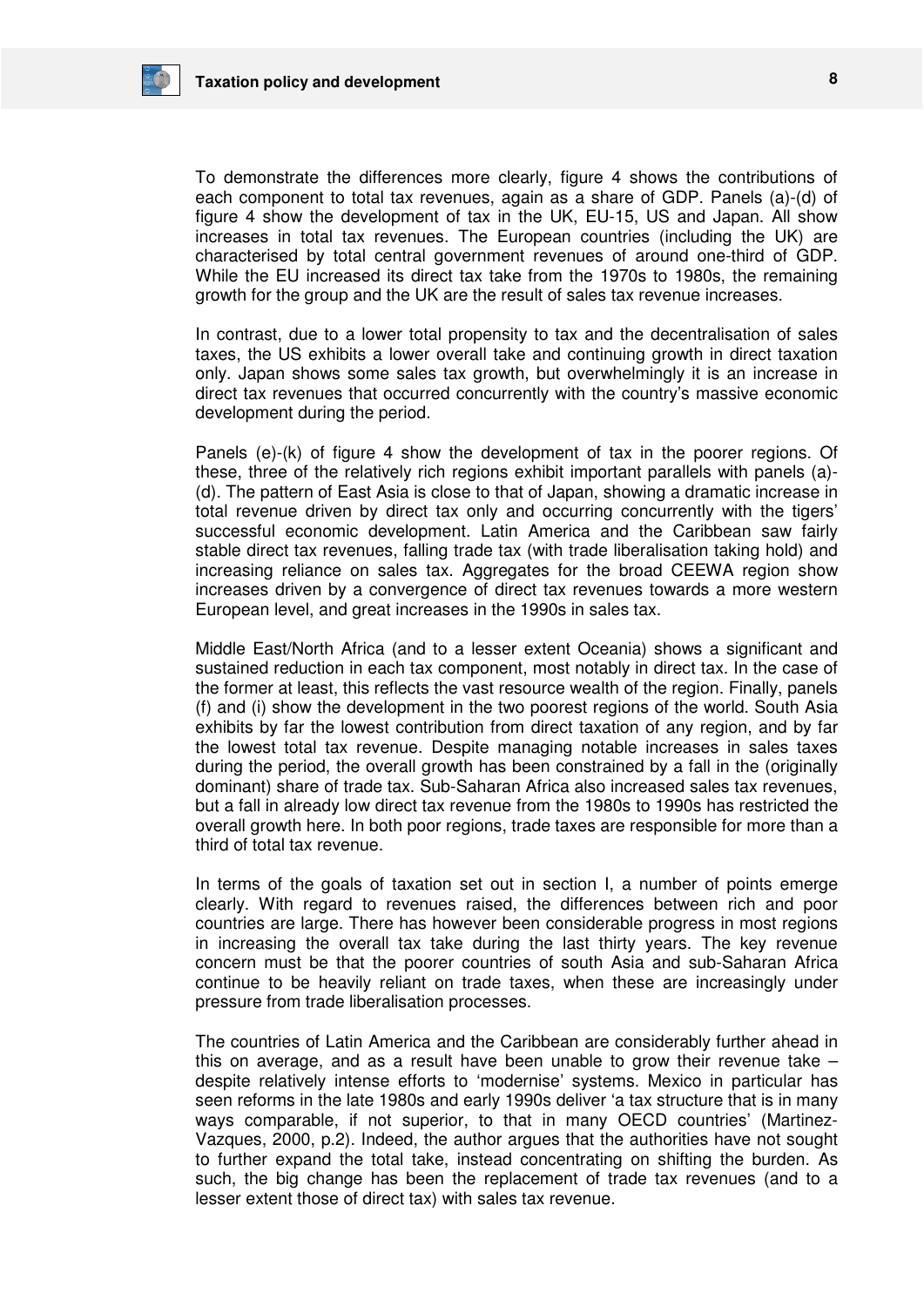$\frac{1}{2}$ 



## Figure 4: Total tax revenues by component (% of GDP)





















(j) LAC (k) Oceania

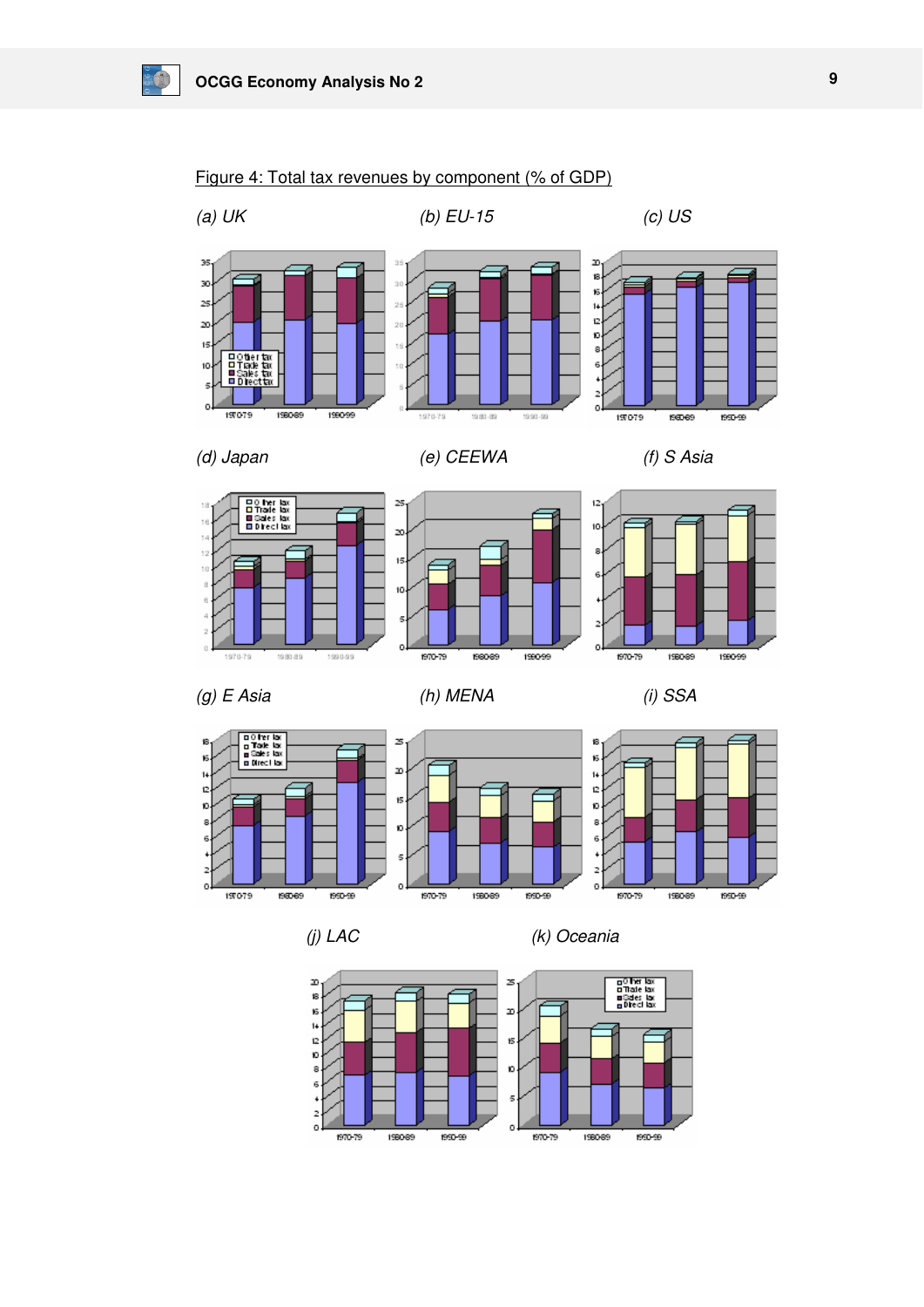

Figure 5 shows the development of tax revenues in seven poorer countries from different regions, which allows a more nuanced picture to emerge. In Latin America, both the relatively wealthy Mexico and the relatively poor Bolivia exhibit similar pattern of high dependence on indirect sales tax. The main difference is that Mexico has been able to complement this with significantly increased direct taxation (doubling income, profits and capital gains tax from around 15% of expenditures in the 1980s, to over 30%); Bolivia has struggled to raise this value above 5%.

In East Asia, the relatively wealthy Thailand shows a typical pattern, once the aid inflows relating to the 1997-8 capital account crisis are accounted for. Taxes on goods and services dominate, but  $-$  as Mexico  $-$  it has been possible to rely on income, profits and capital gains taxes to a fair extent. In common with the poorer South Asian Sri Lanka, trade taxes have been significantly reduced. In the latter however, increased goods and services taxes have directly compensated this loss, but direct taxation revenues have not been significantly grown at all.

Finally, three different African examples tell three different stories. The relatively rich Morocco has grown direct and trade revenues gradually, while increasing sales taxes more sharply. Kenya has grown direct and sales taxes together, seeking to address persistent revenue shortfalls as Cheeseman and Griffiths (2005) detail, and to this end have also managed during the 1990s to reverse the slide in trade tax revenues (albeit not to the levels of the 1980s and 1970s). The chart for Cote d'Ivoire shows a country much nearer the beginning of the process outlined. Trade taxes are still the dominant source of revenue, even despite reductions during the 1990s and increases due to each other major type of tax.

It is of concern that poorer countries are not only less able to raise revenue in absolute terms, but moreover that they appear less able *proportionally* also. Teera (2002) has calculated, following Goode (1984), measures of 'tax effort' – a static measure of a country's utilisation of its tax capacity, and of 'tax buoyancy'  $-$  a dynamic measure capturing the elasticity of tax revenue with response to policy changes and growth.

Table 1 shows the percentage of countries in various groupings with scores for each index that are below average. It is clear again that on the whole poorer countries are exploiting their tax capacity least, and have revenues which are least sensitive to both policy changes and growth (the exception is the performance of upper-middle income groups, which score uniformly below average on tax buoyancy).

| <b>Country Groups</b> | <b>Tax effort</b> | <b>Tax Buoyancy</b> |
|-----------------------|-------------------|---------------------|
| Sub-Saharan Africa    | 54%               | 57%                 |
| Low-Income            | 55%               | 53%                 |
| Lower Middle-Income   | 43%               | 25%                 |
| Upper Middle-Income   | 42%               | 100%                |
| High-Income OECD      | 22%               | 22%                 |

Table 1: Countries with below average tax scores

Source: Teera (2002).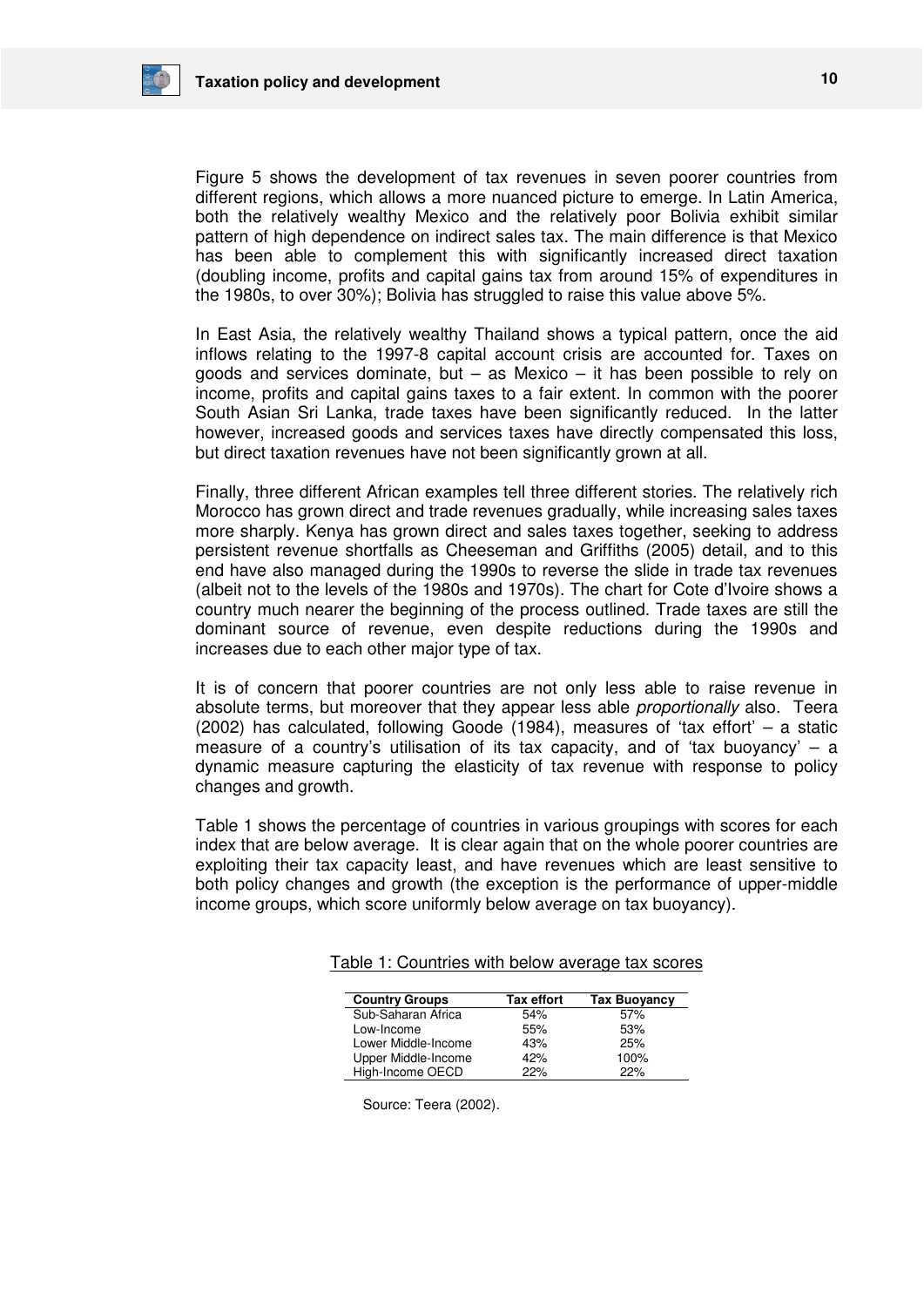

## Figure 5: Tax revenue sources (% of total expenditure)

## (a) Mexico





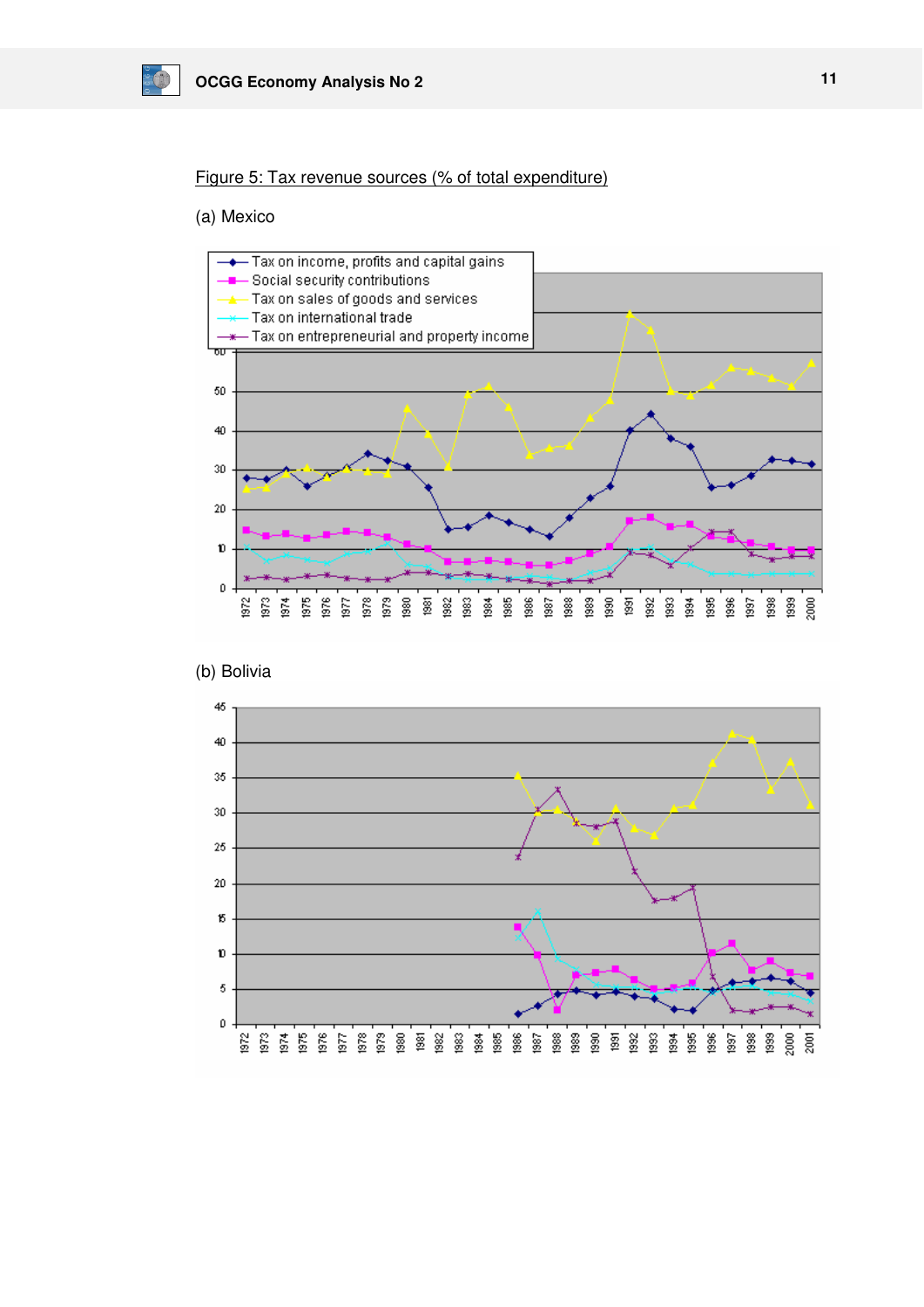



<sup>(</sup>c) Thailand

 $\frac{1}{2}$ 

## (d) Sri Lanka

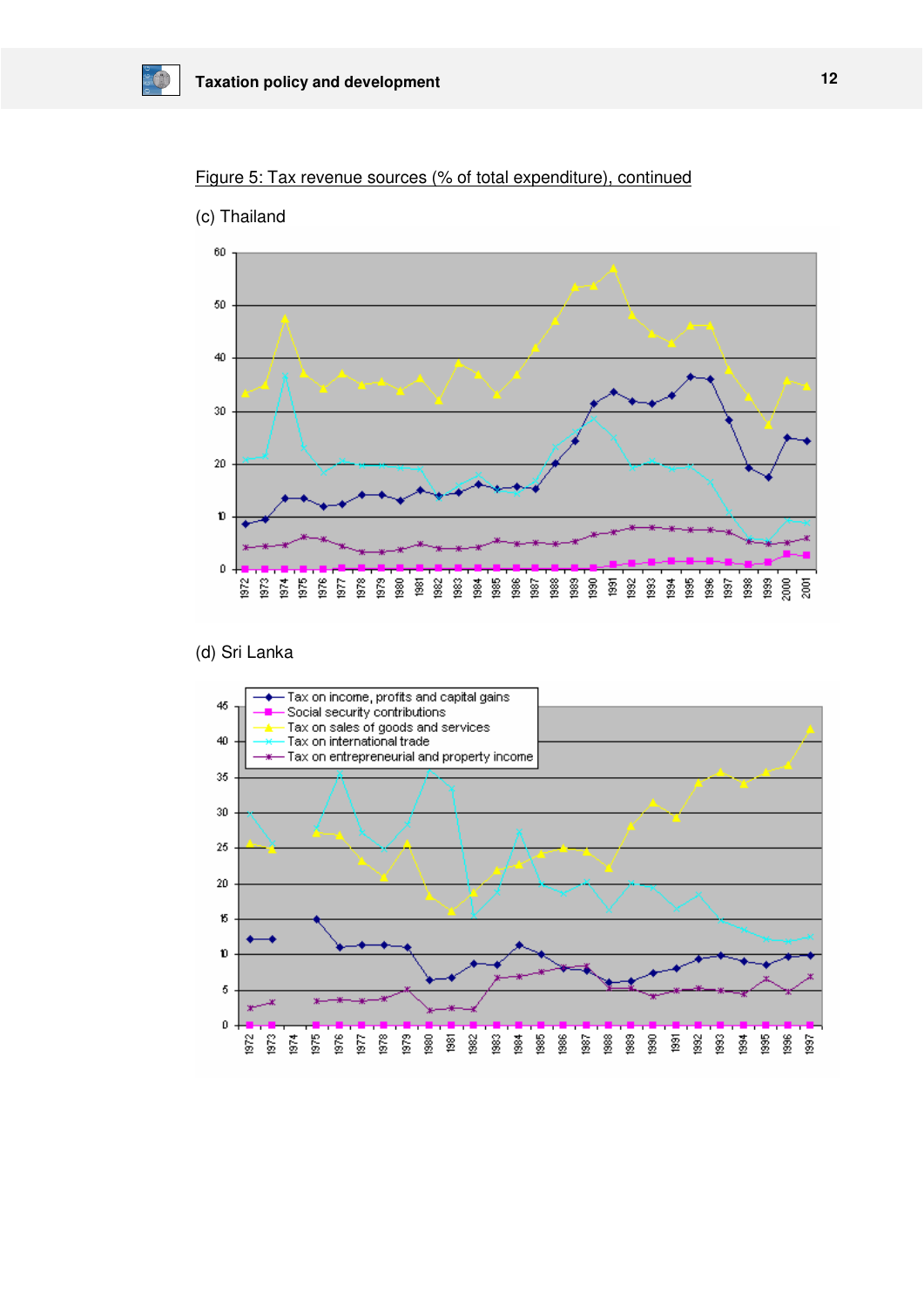





(f) Cote d'Ivoire



(g) Morocco

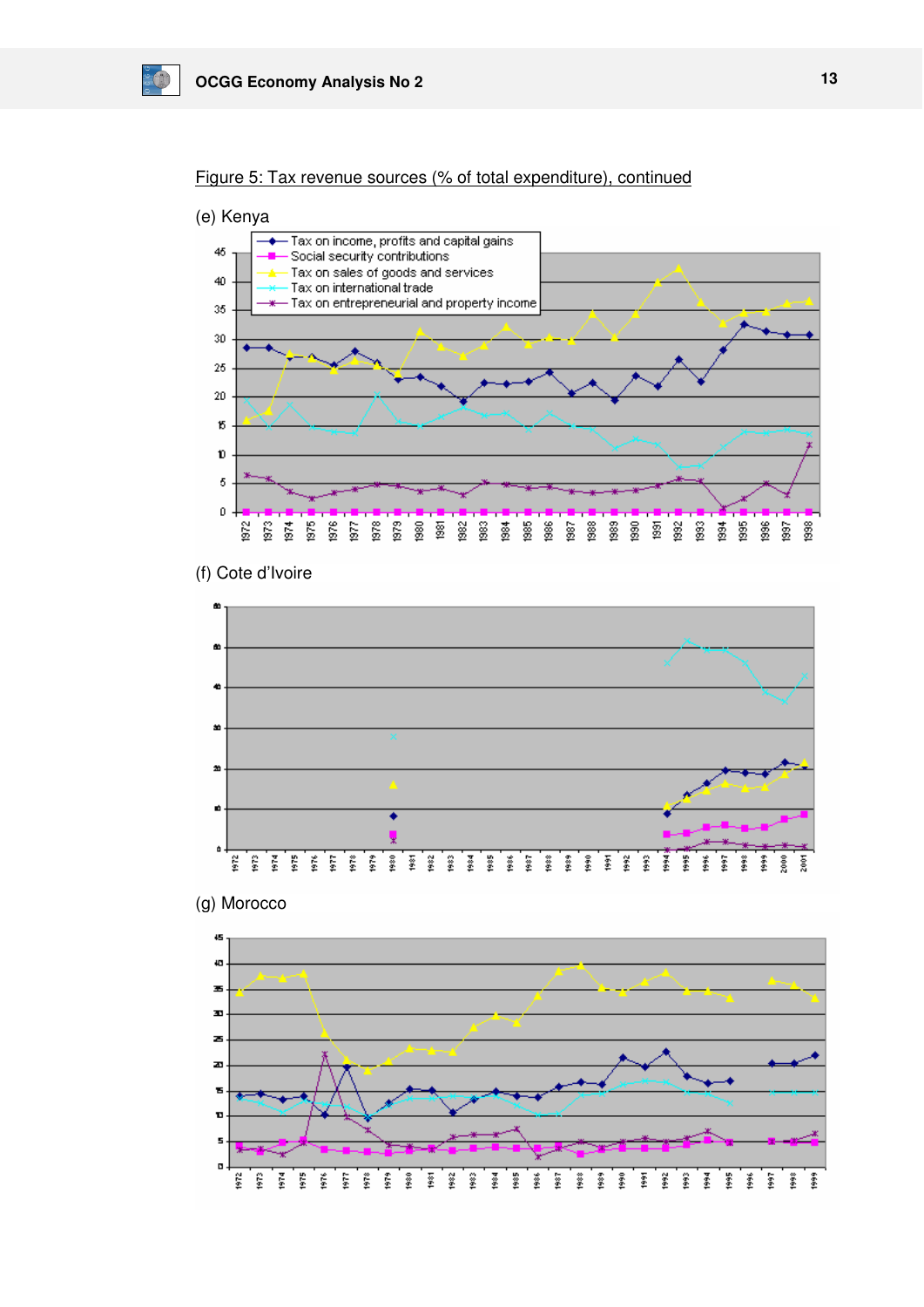

As a sign of growing concern over the issue of taxation, the first high-quality panel data study of the development of tax revenues has been carried out by IMF staff. Baunsgaard and Keen (2004) use an unbalanced panel of 125 countries for the period 1975-2000 to examine the extent to which countries have been able to replace lost trade tax revenues from other sources. They obtain three main results. First, for the full sample, they show using different estimation techniques that each dollar of lost trade tax revenue is replaced by only 28¢-49¢. That is, governments lose in total revenue roughly between 50% and 70% of the loss of trade taxes due to liberalisation.

The second result emerges from repeating the analysis for countries at different income levels. While high-income countries have been able to replace lost revenues more than fully, middle-income countries see a drop in total revenues equivalent to 45-65% of the drop in trade tax revenues. Most worryingly, low-income countries have replaced almost none of the lost revenues. Finally, the third result obtained by Baunsgaard and Keen is that the replacement levels are broadly unaffected by whether or not the country in question had a VAT system.

The paper is still in draft form, and there is undoubtedly further work to be done. The high-income countries result, for example, presumably reflects not so much any efforts to replace the (minimal) lost revenue to trade liberalisation, but simply an (also small) average expansion of tax revenues over the period. Given the massive swings (and general downward trend) in the prices of many commodities on which many poorer economies have relied, but also the common increase in trade after liberalisation, it may be of value to decompose loss of trade revenues into three: direct and indirect results of policy, and externally driven changes. Finally, the authors themselves note that a more complex treatment of VAT might yield clearer insights in regard to the third result.

The results are certainly in line with the growing weight of evidence against the old consensus however, and the overall revenue picture is bleak – especially for the poorest countries. The view that liberalisation has been pushed without sufficient concern for government revenues – and in those countries where the need for stable and higher revenue streams is critical – now seems to have overwhelming support.

In terms of the contribution to not only revenue but also to redistribution, the implications of the pervasive shift to reliance on goods and services taxes – at the expense of trade taxes above all – needs close attention. First however the broader trends in inequality and redistribution are set out in the following section.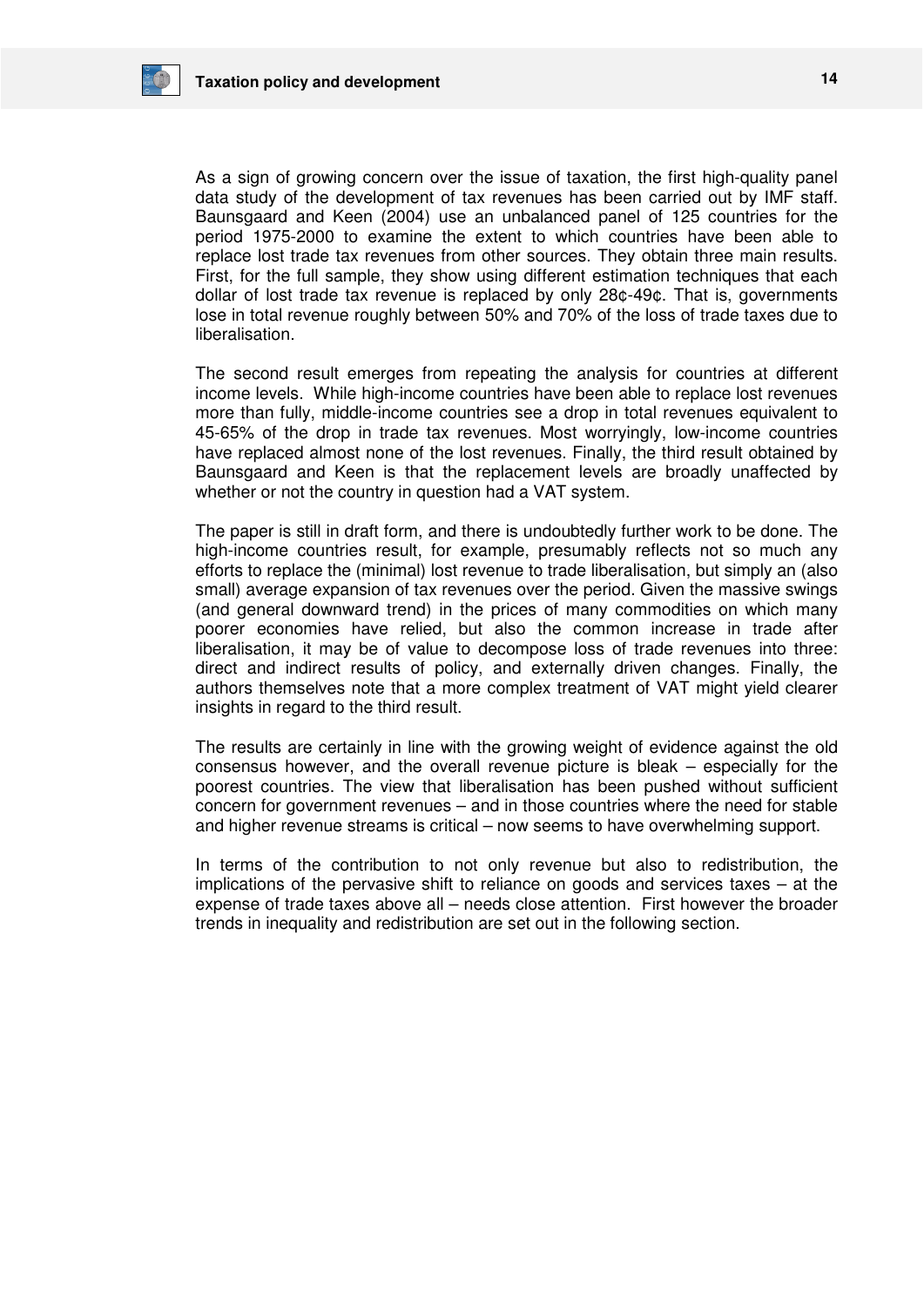## **III. Taxation structures and redistribution**

The experience of specific countries can usefully inform the general analysis above. While good quality data is relatively scarce for poorer countries, it is possible for at least some of the richer countries especially to pinpoint the contribution to redistribution of different parts of the tax system.<sup>4</sup> It is useful first to consider some data on the (after-tax and transfer) inequality in a number of rich and poorer countries. Table 2 sets this out.

## Table 2: Gini coefficients, 2000

|                           | Income shares <sup>1</sup> |         |         |
|---------------------------|----------------------------|---------|---------|
| Country                   | Gini                       | Poorest | Richest |
|                           |                            |         |         |
| <b>Poorer countries</b>   |                            |         |         |
| Algeria                   | 35.3                       | 2.8     | 26.8    |
| Bangladesh                | 33.6                       | 3.9     | 28.6    |
| Brazil                    | 60.0                       | 0.9     | 47.6    |
| Central African Rep.      | 61.3                       | 0.7     | 47.7    |
| Egypt                     | 28.9                       | 4.4     | 25.0    |
| Estonia                   | 35.4                       | 2.2     | 26.2    |
| Ghana                     | 32.7                       | 3.6     | 26.1    |
| Indonesia                 | 36.5                       | 3.6     | 30.3    |
| Lao PDR                   | 30.4                       | 4.2     | 26.4    |
| Mexico                    | 59.7                       | 1.4     | 42.8    |
| Mozambique                | 39.6                       | 2.5     | 31.7    |
| Pakistan                  | 31.2                       | 4.1     | 27.6    |
| <b>Russian Federation</b> | 48.7                       | 1.7     | 38.7    |
| Slovenia                  | 26.8                       | 3.2     | 20.7    |
| South Africa              | 59.3                       | 1.1     | 45.9    |
| <b>Richer countries</b>   |                            |         |         |
| Belgium                   | 25.0                       | 3.7     | 20.2    |
| Canada                    | 31.5                       | 2.8     | 23.8    |
| Denmark                   | 24.7                       | 3.6     | 20.5    |
| France                    | 32.7                       | 2.8     | 25.1    |
| Germany                   | 30.0                       | 3.3     | 23.7    |
| Italy                     | 27.3                       | 3.5     | 21.8    |
| Japan                     | 24.9                       | 4.8     | 21.7    |
| Portugal                  | 35.6                       | 3.1     | 28.4    |
| UK                        | 36.1                       | 2.6     | 27.3    |
| US                        | 40.8                       | 1.8     | 30.5    |

Source: WDI.

-

Note: 1. Shares of the richest and poorest 10%.

Figure 6 shows, for rich countries only, comparative levels of final income inequality, and redistribution, in terms of Gini coefficients. The importance of policy stance is underlined by the difference between a ranking of the least equal societies after taxes and transfers and the same ranking on simple market (factor) income.

An important related result is the difference between what are typically conceived of as similar relatively equal Scandinavian structures. Finland and Denmark (a) exhibit relatively low pre- and post-taxes and transfers income inequality. Sweden, in contrast, is as unequal as the United States in market income, but carries out the largest redistribution to remove more than half of the initial inequality.

Perhaps surprising also is the similarity in structure between France, Japan and the US. Although the absolute levels of inequality are rather higher in the latter, the

<sup>&</sup>lt;sup>4</sup> I am indebted to Kerstin Gerling for collation of the rich country data presented in this section. A more detailed study of this data is forthcoming.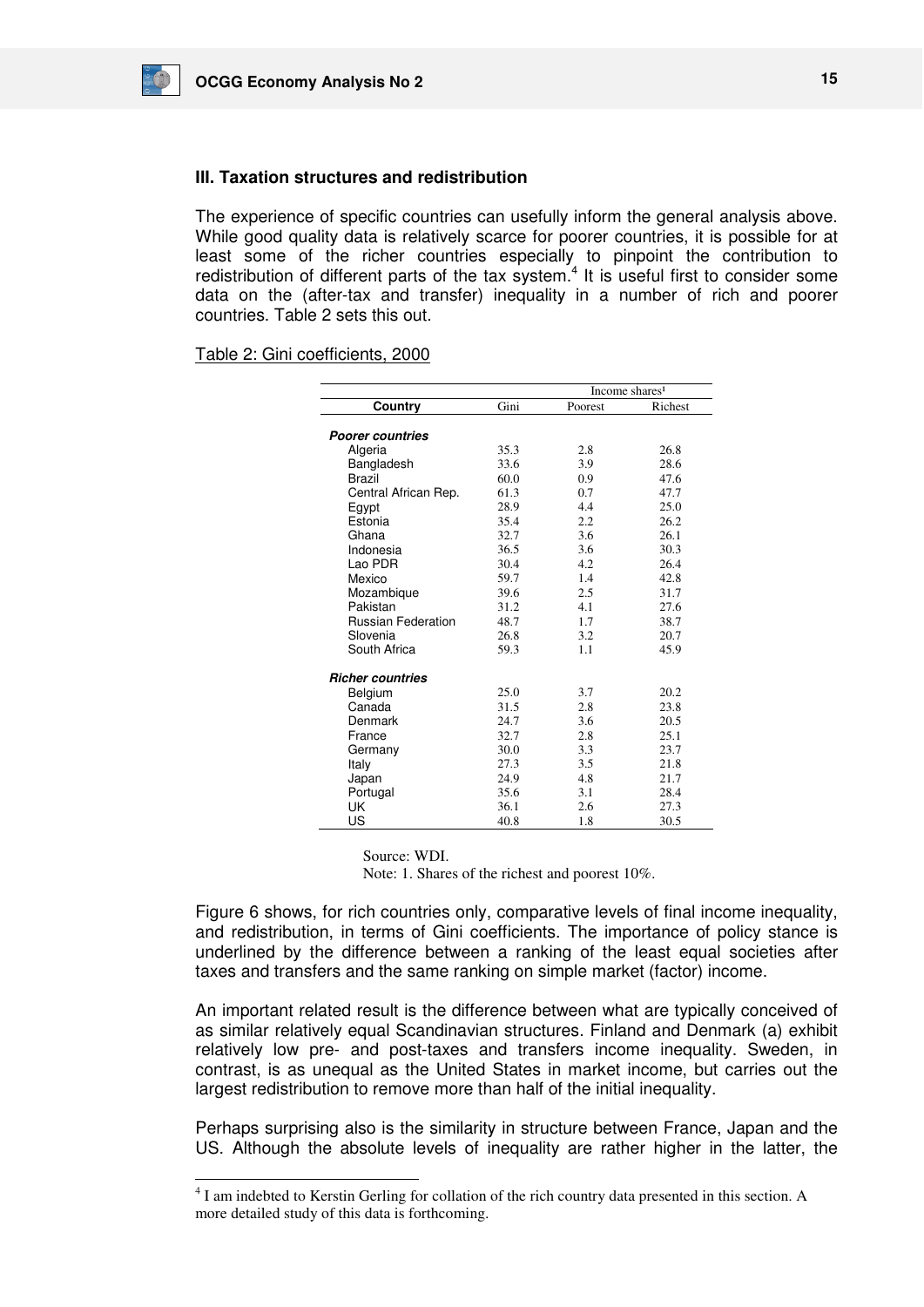

relative willingness to redistribute (as a proportion of initial inequality) is similarly low in each. The UK in contrast shows a similar (proportional) willingness to intervene to the relatively equal Germany.

In terms of poorer countries, data on pre- and post-taxes and transfers inequality is severely limited. De Mello and Tiongson (2003) survey the existing empirical work on the extent of inequality, and the primary conclusion is that data quality is insufficient. The most common finding was that the relationship between inequality and redistribution is statistically insignificant, and capable of returning both positive and negative coefficients. De Mello and Tiongson themselves provide the most comprehensive effort to test whether higher inequality is associated with higher government redistribution, and find that in fact the reverse is true. They report that 'In general, the countries where redistributive public spending is more needed – countries with low per capita incomes and high inequality – were found less likely to redistribute income through public policies' (p.20).



Figure 6: Gini coefficients of final income inequality and redistribution, 1990s

Source: author's calculations; underlying data from central banks, statistical offices and census bureaux – see footnote 4.

While these authors may be more rigorous and with better access to data than some of the previous literature however, the general finding of insignificance remains appealing, due to the differences in political system and climate which the empirical work necessarily abstracts from. But if a relationship does exist in the direction stated, it is clearly of concern. Chu, Davoodi and Gupta (2000) also survey incidence studies and consider income inequalities before and after redistribution, but with a somewhat different focus. They assess the extent of redistribution and inequality in poorer as opposed to rich countries, and conclude that while the former exhibit market inequalities equivalent to the latter, the much smaller extent of redistribution in poorer countries is the main basis for their higher final income inequality levels. FitzGerald (2003) confirms this for Latin America.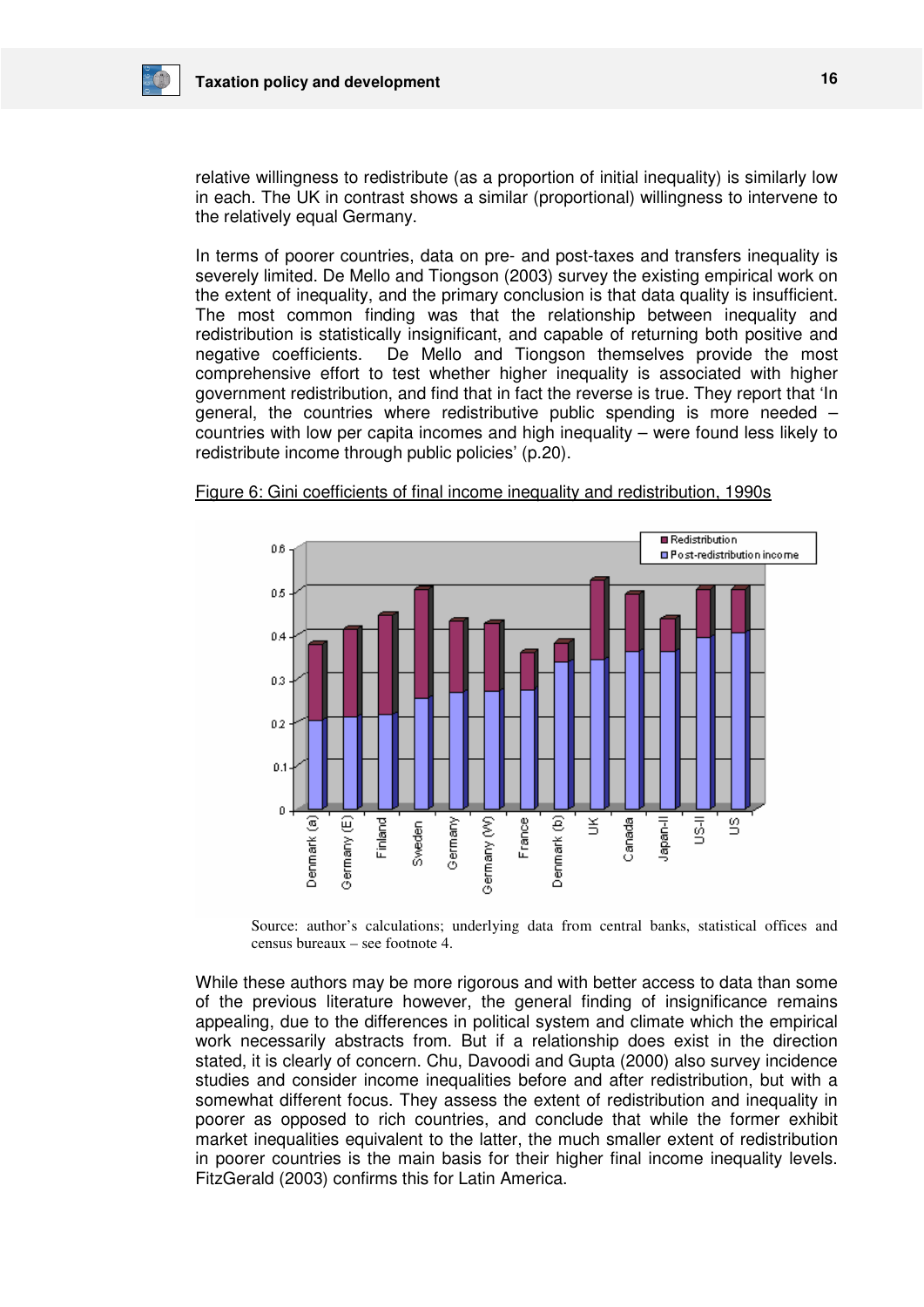

A number of reasons for this can be identified:

- first, tax systems tend to be weak in terms of administration, hence allowing significant unpaid tax through both evasion and corruption;
- second, the extent of direct tax is low  $-$  as Martinez-Vazques (2001) shows from another survey of incidence studies, this is both the most progressive form of tax and the relatively underutilised form in poorer countries. Figure 7 below confirms this latter point graphically; and
- third, differences in the system of transfers are also important. While a companion paper deals with these in depth, it is useful to point out here a central difference between rich and poor country structures. Specifically, as Chu et al. (2000) and many others have noted, redistribution in rich countries is often dominated by cash transfers – a feature lacking in most poor country systems.

Figure 7: Shares of taxes in total revenue, by country GDP per capita (a) Direct tax share



Note: both associations are significant at the 1% level.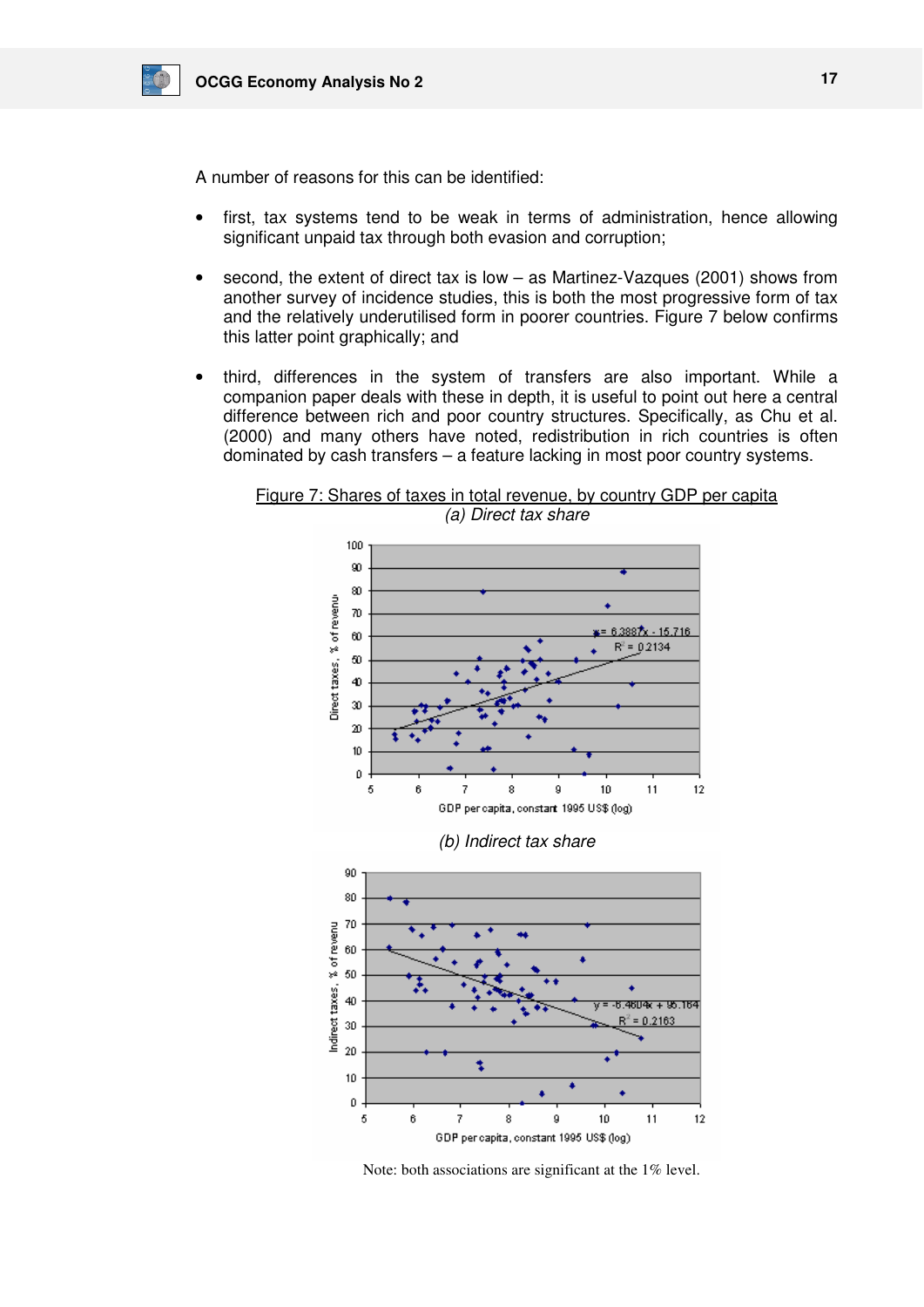

Detailed US data confirms this point by showing the contribution to redistribution of each element of the tax and transfer system. As Figure 8 makes clear, cash transfers are by far the most important vehicle of inequality reduction in the US. Other rich countries have generally higher progressivity in income taxes however, and much greater redistribution through noncash benefits, so this is an extreme case – but the point is valid nonetheless.

If revenue and administrational capacity constraints make cash transfers impractical, the need to find redistribution elsewhere in the tax and transfer system is evident. Either poorer countries must adopt this aspect of rich country systems too, or the imposed shift towards more regressive methods of taxation must be questioned – and before permanent inequality effects (such as the political link found by Crowe, 2005) take place.

Both targeting and progressivity of transfers relating to health and education have improved in poorer countries over the 1990s, and this is reason for optimism. There remains much to be done in specific areas, not least in targeting women – see e.g. Laframboise and Trumbic, 2003. At a general level, Davoodi, Tiongson and Asawanuchit (2003) consider benefit incidence studies in 56 countries between 1960 and 2000, show that despite improvements a disproportionate amount of the benefits of in-kind education and health provision is expropriated by the middle class, and notably in HIPC and sub-Saharan African countries. The question remains of where redistribution can be found.



Figure 8: Redistribution in the US tax and transfer system (Gini coefficients)

Source: author's calculations, US Census Bureau.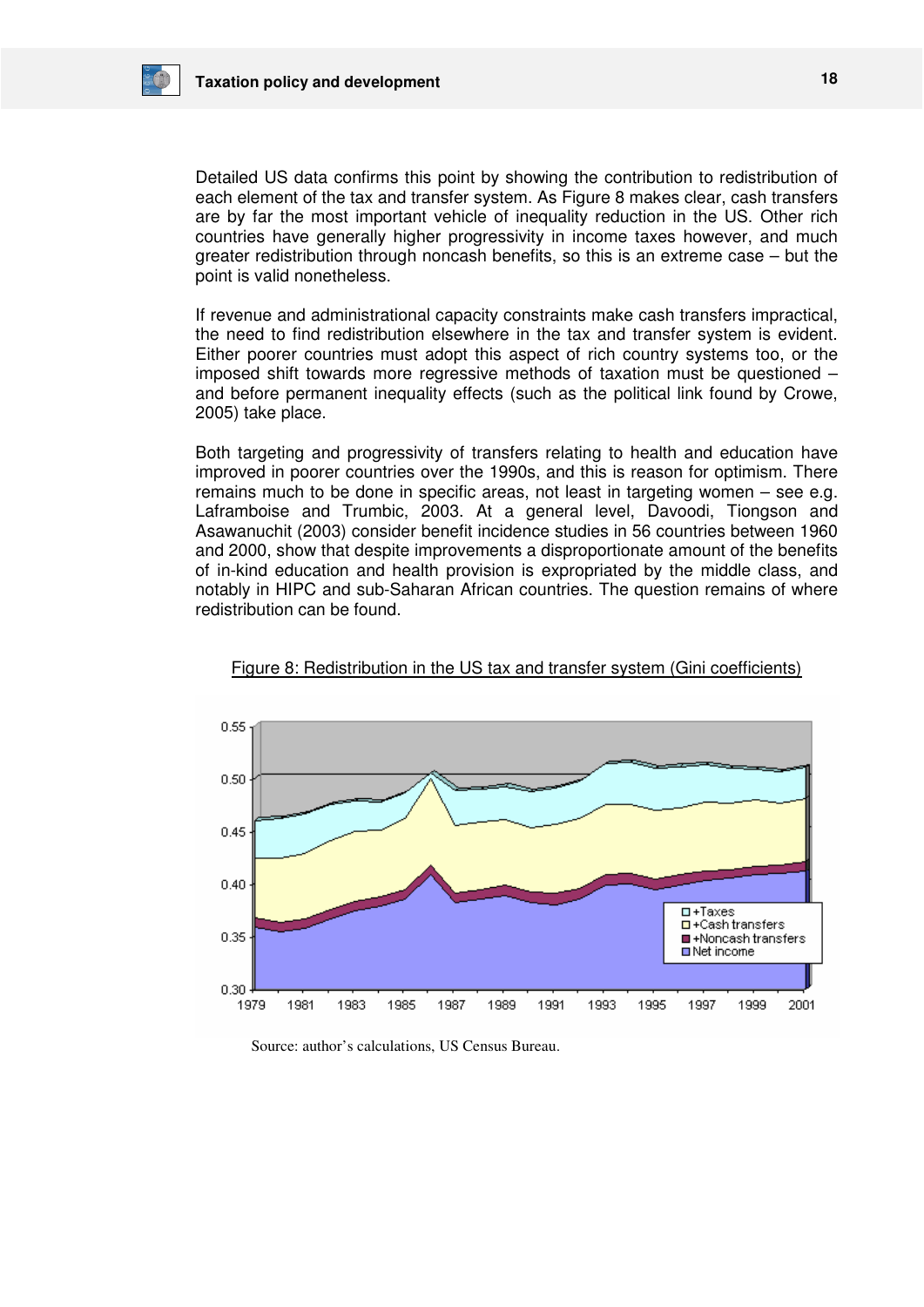

.

## **IV. Policy implications and conclusions**

Raising sufficient revenue continues to be problematic, above all for the poorest countries but also for those where a lack of redistribution is the main factor underlying final inequality levels well in excess of those in rich countries. It has been seen here how the issue of raising revenue, especially in terms of replacing that lost directly to trade liberalisation, has been increasingly addressed through expansion of tax on the domestic sale of goods and services.

The model of Emran and Stiglitz (2002) suggests that we should be deeply concerned about the distributional impact of this shift. While acknowledging that the current consensus is for exactly this shift of indirect tax incidence, they question the reliance of the underlying analysis on unrealistic assumptions of markets' performance. In particular, they demonstrate that when the existence of an informal sector is accounted for given the relatively pervasive presence of informational constraints, this result can be reversed: 'Once the incomplete coverage of VAT due to an informal economy is acknowledged […] the standard revenue-neutral selective reform of trade taxes and VAT reduces welfare under plausible conditions. Moreover, a VAT base broadening with a revenue-neutral reduction in trade taxes may also reduce welfare' (p.i).

This raises a larger question about the nature of this common reform pattern. The literature on the development impact of trade liberalisation is broadly supportive of the existence of long-term economic growth benefits. What remain open to question are the distributive implications and the shorter-term growth effects. A mainstream but positive take on this comes from DFID's Handbook on Trade Liberalisation – McCulloch, Winters and Circera, 2001: 'while [liberalisation] will generally affect income distribution, it does not appear to do so in a systematically adverse way. Nevertheless, it is important to recognise that most trade reforms will hurt someone, possibly pushing them into, or deeper into, poverty, and that some reforms may increase overall poverty even while they boost incomes in total' (p.xxiii).

The same authors note that trade liberalisation need not always cut revenues, especially when non-tariff barriers and tariff exemptions are tackled too – as appears to be in the case of Kenya, for example (see figure 5, panel e). But as is clear from the data presented here, this is certainly often the case. They also argue that alternative sources of revenue need not target the poor – but the danger is that they do, as Emran and Stiglitz suggest.

Finally, McCulloch et al. point out that 'good macroeconomic management is far more important for maintaining social spending than trade taxation' (p.xxiv). While this seems evidently true, it is not clear that it justifies fighting problems of revenuerelated poverty and inequality with effectively one hand tied behind the government's back. The results of Baunsgaard and Keen (2004) - that in general middle income countries have replaced only around half of lost revenues after trade liberalisation, and low income countries almost none – underline the critical damage that liberalisation has actually done to revenues, regardless of good intentions.

Ultimately then, this paper calls for trade liberalisation to be reconsidered for poorer countries (notably in sub-Saharan Africa and South Asia) in much the same way as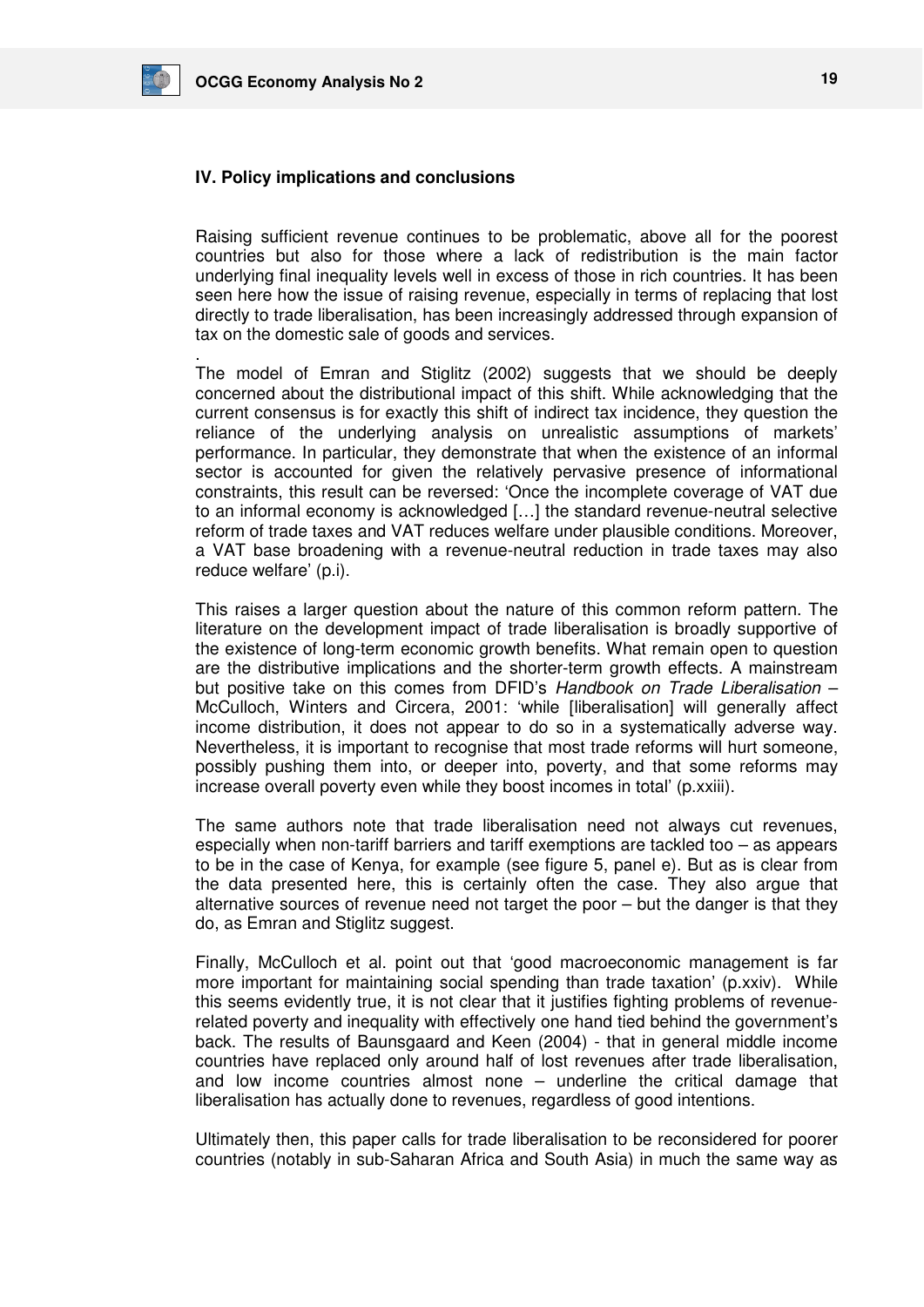

-

capital account liberalisation has finally been.<sup>5</sup> The burden of proof  $-$  that growth benefits will outweigh the total damage caused in inequality and poverty terms, including but not limited to those that occur through fiscal policy – must be shouldered by those who would encourage poorer countries to liberalise. It seems unlikely that for the poorest this case is likely to be convincing.

Where there can be shown to be benefits from participation in trade talks and resultant agreements, poorer countries should be provided with guarantees of longterm replacement revenues, to short-circuit problems with the differing time horizon of costs and benefits and to ensure that the former do not dominate the latter with immediate human development costs through fiscal policy restrictions. The recently released report of the UK's Commission on Africa (2005) gives welcome support to ending liberalisation pressure on the poorest sub-Saharan countries: 'liberalisation must not be forced on Africa through trade or aid conditions and must be done in a way that reduces reciprocal demands to a minimum' (p.290).

For those countries where revenues are less immediate a problem than redistribution, in particular much of Latin America and the Caribbean, the response must focus on the direction of development of tax and transfer structures. Cash transfers may be unlikely for revenue reasons to become a significant part of systems, at least in the medium-term future. While improvements have been made in the administration of in-kind benefits, these remain nonetheless unsuitable to bear the burden of major redistribution (whether in the UK or Kenya).

The need is for more redistribution to be carried out through the tax system. The difficulty is that more progressive taxes are more difficult to use to raise sufficient revenues. Indeed, the extreme response is the recent adoption by Georgia of a completely flat income tax structure. If such a move could increase revenues sufficiently to fund real redistribution through transfers, it would offer a possible solution. The danger is that it may remove the last opportunity for poorer countries to carry out redistribution and offer nothing in its place. This leaves the unsatisfactory situation of a longer-term focus on cash transfers, with both the need for increased revenues and the required improvement in administration capacity as obstacles.

The less discussed representational goal of the tax system is likely to be an immediate priority only for some oil-rich countries (primarily but not exclusively of the Middle East and North Africa). To minimise the exclusion and undermining of political representation that a relaxation of government's financial dependence on the electorate can bring, a goal should be pursued of maintaining direct taxation even as lower revenue pressures allow others taxes to be reduced.

Finally, this discussion should be seen in the context of recognising the considerable costs of continuing tax reform, which may in many cases – given that resources of skilled government engagement are limited – represent only a shift towards the structural pattern of the rich countries, without a clear rationale nor yet obvious benefits in terms of the most pressing tax goals in a particular country.

<sup>&</sup>lt;sup>5</sup> Compare e.g. Oxfam/Bretton Woods Project (2001) and Cobham (2002) with Prasad, Rogoff, Wei and Kose (2003).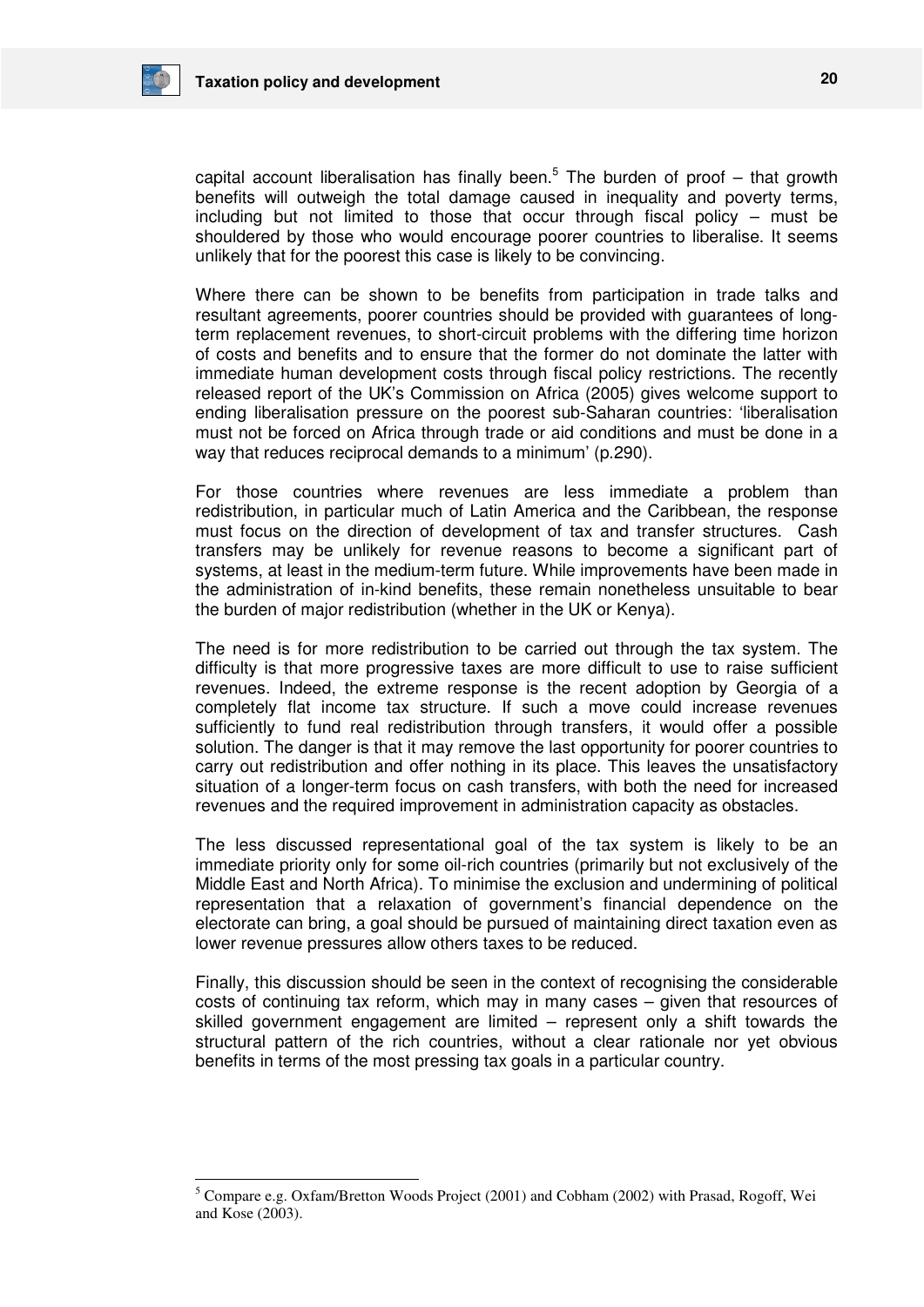

## **References**

- Barbone, L., A. Das-Gupta, L. de Wulf and A. Hansson, 1999, 'Reforming tax systems: The World Bank record in the 1990s', World Bank Working Paper Series 2237.
- Baunsgaard, T. and M. Keen, 2004, 'Tax revenue and (or?) trade liberalization', mimeo., IMF.
- Bergh, S., 2005, 'Explaining slow economic growth and poor social development indicators: The case of Morocco', OCGG Economy Analysis, No 7.
- Cheeseman, N. and R. Griffiths, 2005, 'Increasing tax revenue in sub-Saharan Africa: The case of Kenya', OCGG Economy Analysis, No.6
- Chu, K., H. Davoodi and S. Gupta, 2000, 'Income distribution and tax, and government social spending policies in developing countries', UNU/WIDER Working Paper 214.
- Cobham, A., 2002, 'Capital account liberalisation and poverty', Global Social Policy 2:2.
- Commission for Africa, 2005, Our common interest, London: Commission for Africa.
- Crowe, C., 2005, '"Voting for inflation": The political economy of inflation and inequality', OCGG Economy Analysis, No 5.
- Davoodi, H., E. Tiongson and S. Asawanuchit, 2003, 'How useful are benefit incidence analyses of public education and health spending?', IMF Working Paper 03/227.
- De Mello, L. and E. Tiongson, 2003, 'Income inequality and redistributive government spending', IMF Working Paper 03/14.
- Emran, S. and J. Stiglitz, 2002, 'On selected indirect tax reform in developing countries', mimeo., Columbia University.
- Fitzgerald, V., 2003, 'Inequality in Latin America: Ideas for a research agenda', talk given at Princeton, November.
- Gallagher, M., 2004, 'Assessing tax systems using a benchmarking methodology' Research Paper of the USAID project: Fiscal Reform in support of Trade Liberalization.
- Goode, R., 1984, Government Finance in Developing Countries, Washington, DC: The Brookings Institution.
- Laframboise, N. and T. Trumbic, 2003, 'The effects of fiscal policies on the economic development of women in the Middle East and North Africa', IMF Working Paper 03/244.
- Martinez-Vazques, J., 2001, 'The impact of budgets on the poor: Tax and benefit incidence', Andrew Young School of Policy Studies (GSU) International Studies Program Working Paper 01-10.
- McCulloch, N., A . Winters & X. Circera, Handbook on Trade Liberalisation, London: Department for International Development/Centre for Economic Policy Research.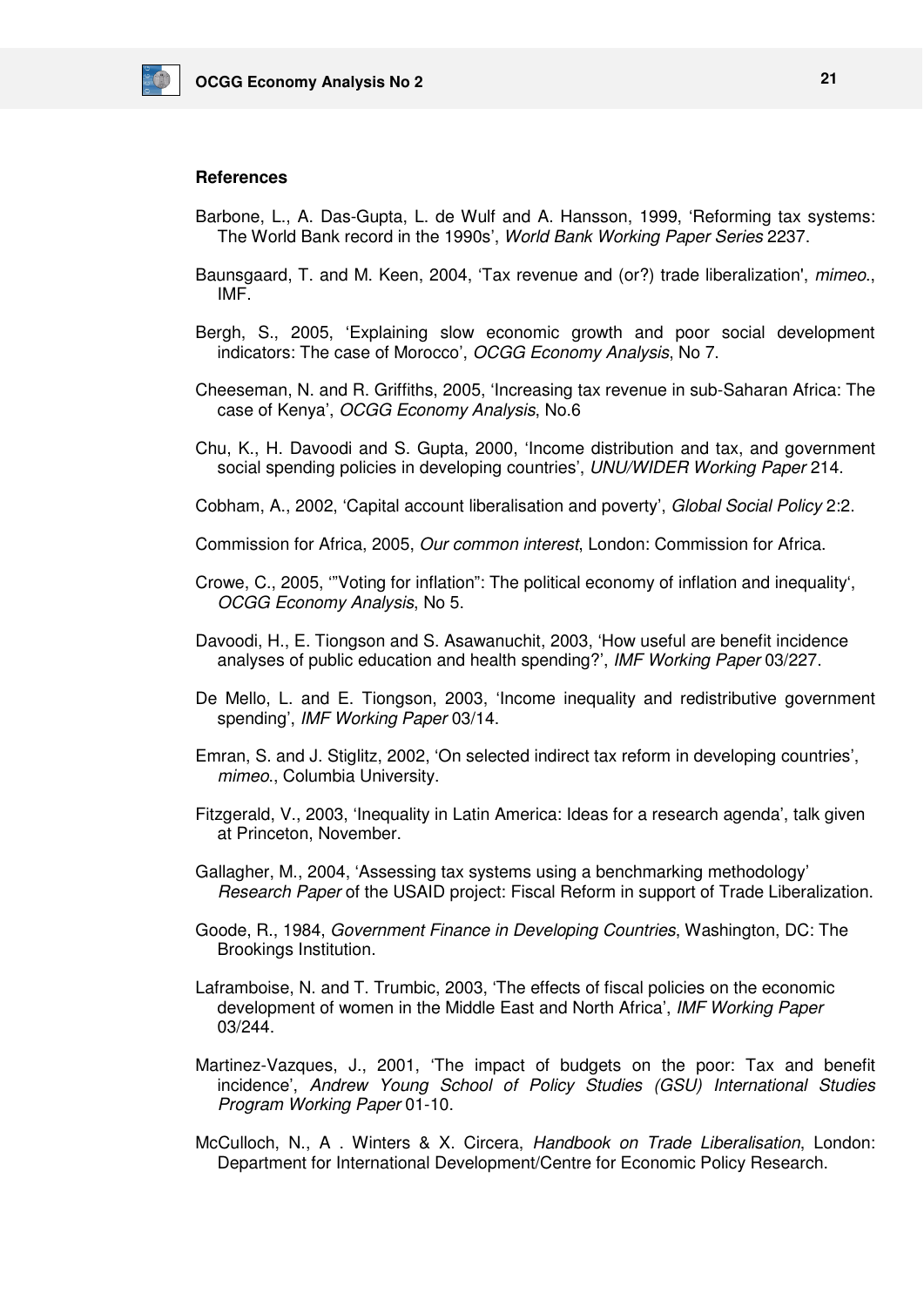

- Oxfam, 2000, 'Tax havens: Releasing the hidden billions for poverty eradication', Oxfam UK Policy Paper.
- Oxfam/Bretton Woods Project, 2001, Capital account liberalisation: Go with the flows?, Oxfam/Bretton Woods Project with support of Washington, DC: Heinrich Böll Foundation.
- Prasad, E., K. Rogoff, S-J. Wei and M. Kose, 2003, 'The effects of financial globalization on developing countries: Some empirical evidence', IMF Occasional Paper 220.
- Román-Zozaya, A., 2005, 'Development and the capitalism-capable society: The role of the State, social policy and economic growth', OCGG Economy Analysis, No 3.
- Teera, J., 2002, 'Tax performance: A comparative study', University of Bath Economics Working Paper.
- Torrance, M. and E. Lochery, 2005, 'An analysis of the IFIs' fiscal policy recommendations', OCGG Economy Analysis, No 8.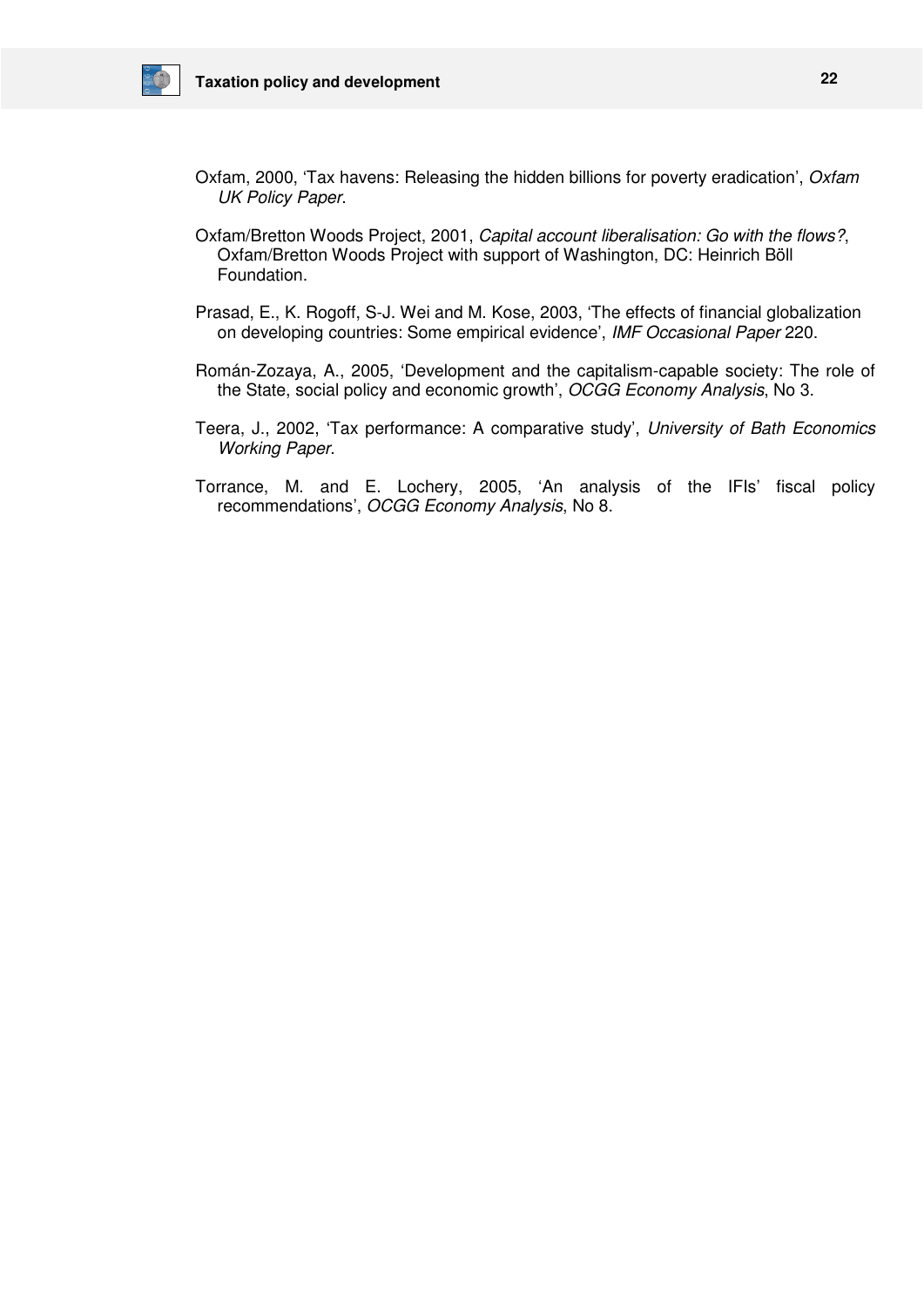

## **About the project**

This OCGG Economy Analysis is part of a series of publications stemming from the OCGG Economy Section's Development and Fiscal Policy project, by early careerstage researchers currently studying and working at leading universities around the world. The central theme is the reassessment of fiscal policy priorities in development.

The project seeks to assess the prospects for poorer countries moving towards stable and sustainable long-term paths on which governments are able to pursue poverty reduction and broader human development goals through the exercise of fiscal policy. Advice for bilateral and multilateral donors will focus on the nature of development assistance provided and on the policy priorities pursued.

The project combines different approaches, leading to research that:

- assesses the experience of specific countries (from Mexican social policy to Kenyan tax administration, from Argentinean inequality to Zambia's use of aid revenues);
- considers the drivers of policy change at national and international level, including a careful case-study assessment of IFI recommendations for fiscal policy made to countries at different levels of income;
- offers new theoretical perspectives (e.g. on political inequality and inflation as a tax, and the decomposition of poverty changes into their growth and inequality components); and
- carries out analysis on newly assembled data (e.g. on the components and nature of redistribution in rich countries).

All work, both advice and underlying research, is made available via our website, at

## www.oxfordgovernance.org

The OCGG Economy Section will publish an issue of the Oxford Journal on Good Governance, which will be devoted to the themes of this project. It will include contributions from high-profile external contributors from academia and policy, as well as showcasing OCGG policy advice. Since all of the OCGG's operations including research, advice and publications – are funded by donation, project sponsors are sought. To get involved with the project, visit the website or contact the section director Alex Cobham at alex.cobham@oxfordgovernance.org.